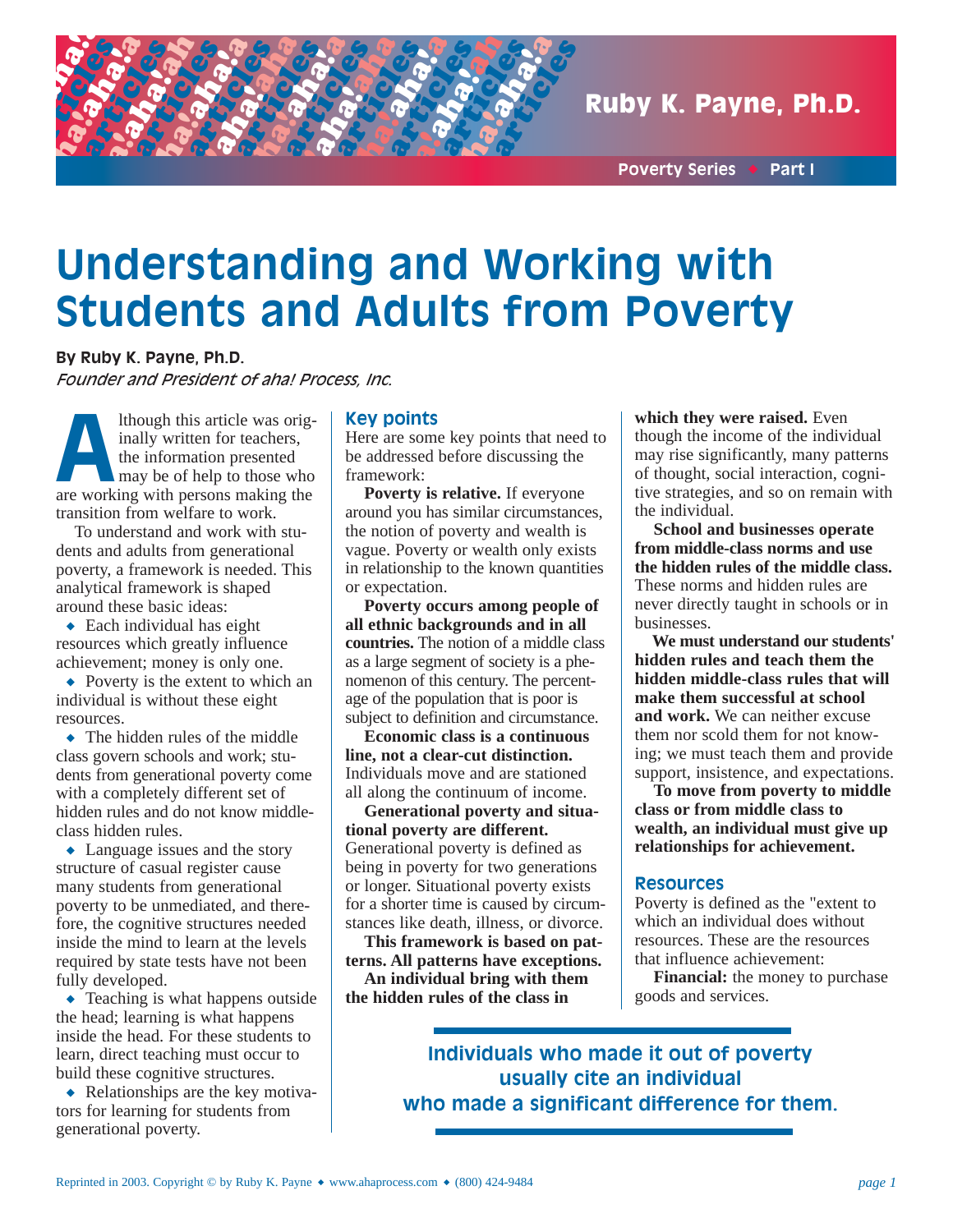

**Emotional:** the ability to choose and control emotional responses, particularly to negative situations, without engaging in self-destructive behavior. This is an internal resource and shows itself through stamina, perseverance, and choices.

**Mental:** the necessary intellectual ability and acquired skills, such as reading, writing, and computing, to deal with everyday life.

**Spiritual:** a belief in divine purpose and guidance.

**Physical:** health and mobility.

**Support systems:** friends, family, backup resources and knowledge bases one can rely on in times of need. These are external resources.

**Role models:** frequent access to adults who are appropriate and nurturing to the child, and who do not engage in self-destructive behavior.

**Knowledge of hidden rules:** knowing the unspoken cues and habits of a group.

#### **Language and story structure**

To understand students and adults who come from a background of generational poverty, it's helpful be acquainted with the five registers of language. These are frozen, formal, consultative, casual, and intimate. Formal register is standard business and educational language. Formal register is characterized by complete sentences and specific word choice. Casual register is characterized by a 400- to 500-word vocabulary, broken sentences, and many non-verbal assists.

Maria Montano-Harmon, a California researcher, *has found that many low-income students know only casual register.* Many discipline referrals occur because the student has spoken in casual register. When individuals have no access to the structure and specificity of formal register, their achievement lags. This is complicated by the story structure used in casual register.

**The hidden rules of the middle class must be taught so students can choose to follow them if they wish.**

In formal register, the story structure focuses on plot, has a beginning and end, and weaves sequence, cause and effect, characters, and consequences into the plot. In casual register, the focus of the story is characterization.

Typically, the story starts at the end (Joey busted his nose), proceeds with short vignettes interspersed with participatory comments from the audience (He hit him hard. BAM-BAM. You shouda' seen the blood on him), and finishes with a comment about the character. (To see this in action, watch a TV talk show where many of the participants use this structure.) The story elements that are included are those with emotional significance for the teller. This is an episodic, random approach with many omissions. It does not include sequence, cause and effect, or consequence.

#### **Cognitive issues**

The cognitive research indicates that early memory is linked to the predominant story structure that an individual knows. Furthermore, stories are retained in the mind longer than many other memory patterns for adults. Consequently, if a person has not had access to a story structure with cause and effect, consequence, and sequence, and lives in an environment where routine and structure are not available, he or she cannot plan.

According to Reuven Feuerstein, an Israeli educator:

◆ Individuals who cannot plan, cannot predict.

◆ If they cannot predict, they cannot identify cause and effect.

◆ If they cannot identify cause and

effect, they cannot identify consequence. ◆ If they cannot identify consequence, they cannot control impulsivity.

◆ If they cannot control impulsivity, they have an inclination to criminal behavior.

#### **Mediation**

Feuerstein refers to these students as "unmediated." Simply explained mediation happens when an adult makes a deliberate intervention and does three things:

◆ points out the stimulus (what needs to be paid attention to)

 $\bullet$  gives the stimulus meaning

◆ provides a strategy to deal with the stimulus.

For example: Don't cross the street without looking (stimulus). You could be killed (meaning). Look twice both ways before crossing (strategy).

Mediation builds cognitive strategies for the mind. The strategies are analogous to the infrastructure of house, that is, the plumbing, electrical and heating systems. When cognitive strategies are only partially in place, the mind can only partially accept the teaching. According to Feuerstein, unmediated students may miss as much as 50 percent of text on a page.

Why are so many students unmediated? Poverty forces one's time to be spent on survival. Many students from poverty live in singleparent families. When there is only one parent, he or she do not have time and energy to both mediate the children and work to put food on the table. And if the parent is nonmediated, his or her ability to mediate the children will be significantly lessened.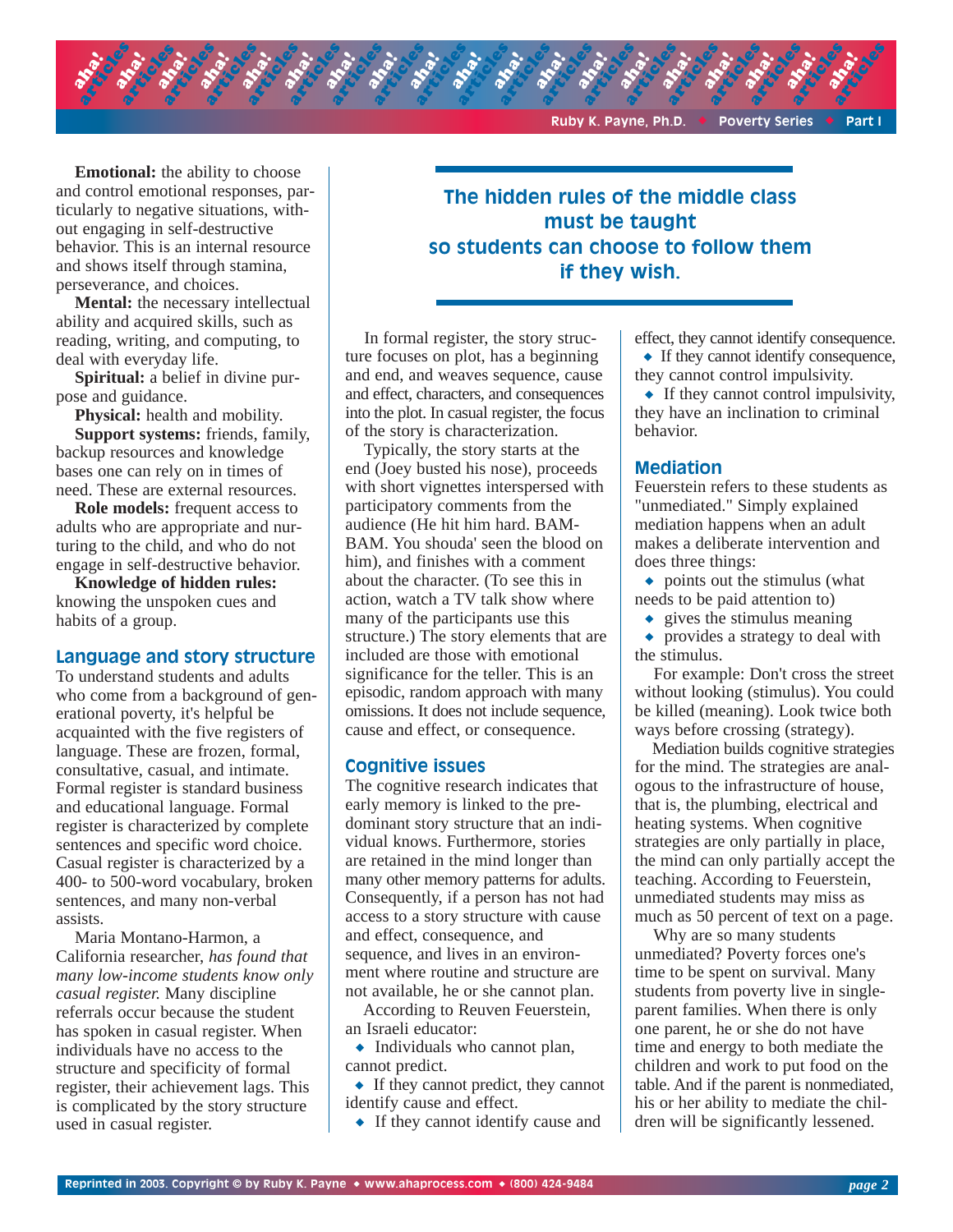

| <b>Hidden Class Rules</b>                                                                                                                                                                                                                                                                 |                                                                                                            |                                                                                |
|-------------------------------------------------------------------------------------------------------------------------------------------------------------------------------------------------------------------------------------------------------------------------------------------|------------------------------------------------------------------------------------------------------------|--------------------------------------------------------------------------------|
| <b>Generational Poverty</b>                                                                                                                                                                                                                                                               | <b>Middle Class</b>                                                                                        | Wealth                                                                         |
| The driving forces for decision-making<br>are survival, relationships, and<br>entertainment                                                                                                                                                                                               | The driving forces for decision-making The driving forces for decision-making<br>are work and achievement. | are social, financial, and political<br>connections.                           |
| People are possessions. It is worse<br>to steal someone's girlfriend than a<br>thing. A relationship is valued<br>over achievement. That's why you<br>must defend your child no matter<br>what he or she has done. Too much<br>education is feared because the<br>individual might leave. | Things are possessions. If material<br>security is threatened, often the<br>relationship is broken.        | Legacies, one-of-a-kind objects, and<br>pedigrees are possessions.             |
| The "world" is defined in local terms.                                                                                                                                                                                                                                                    | The "world" is defined in national<br>terms.                                                               | The "world" is defined in<br>international terms.                              |
| Physical fighting is how conflict is<br>resolved. If you only know casual<br>register, you don't have the words<br>to negotiate a resolution. Respect is<br>accorded to those who can physically<br>defend themselves.                                                                    | Fighting is done verbally. Physical<br>fighting is viewed with distaste.                                   | Fighting is done through social<br>inclusion/exclusion and through<br>lawyers. |
| Food is valued for its quantity.                                                                                                                                                                                                                                                          | Food is valued for its quality.                                                                            | Food is valued for its presentation.                                           |
|                                                                                                                                                                                                                                                                                           |                                                                                                            |                                                                                |

#### **Other Rules**

◆ You laugh when you are disciplined; it is a way to save face.

• The noise level is higher, nonverbal information is more important than verbal. Emotions are openly displayed, and the value of personality to the group is your ability to entertain.

◆ Destiny and fate govern. The notion of having choices is foreign. Discipline is about penance and forgiveness, not change.

◆ Tools are often not available. Therefore, the concepts of repair and fixing may not be present.

◆ Formal register is always used in an interview and is often an expected part of social interaction.

◆ Work is a daily part of life.

◆ Discipline is about changing behavior. To stay in the middle class, one must be self-governing and self-supporting.

◆ A reprimand is taken seriously (at least the pretense is there), without smiling and with some deference to authority.

◆ Choice is a key concept in the lifestyle. The future is very important. Formal education is seen as crucial for future success.

• The artistic and aesthetic are key to the lifestyle and included clothing, art, interior design, seasonal decorating, food, music, social activities, etc.

◆ For reasons of security and safety, virtually all contacts dependent on connection and introductions.

◆ Education is for the purpose of social, financial and political connections, as well as to enhance the artistic and aesthetic.

\* One of the key differences between the well-to-do and the wealthy is that the wealthy almost always are patrons to the arts and often have an individual artist(s) to whom they are patrons as well.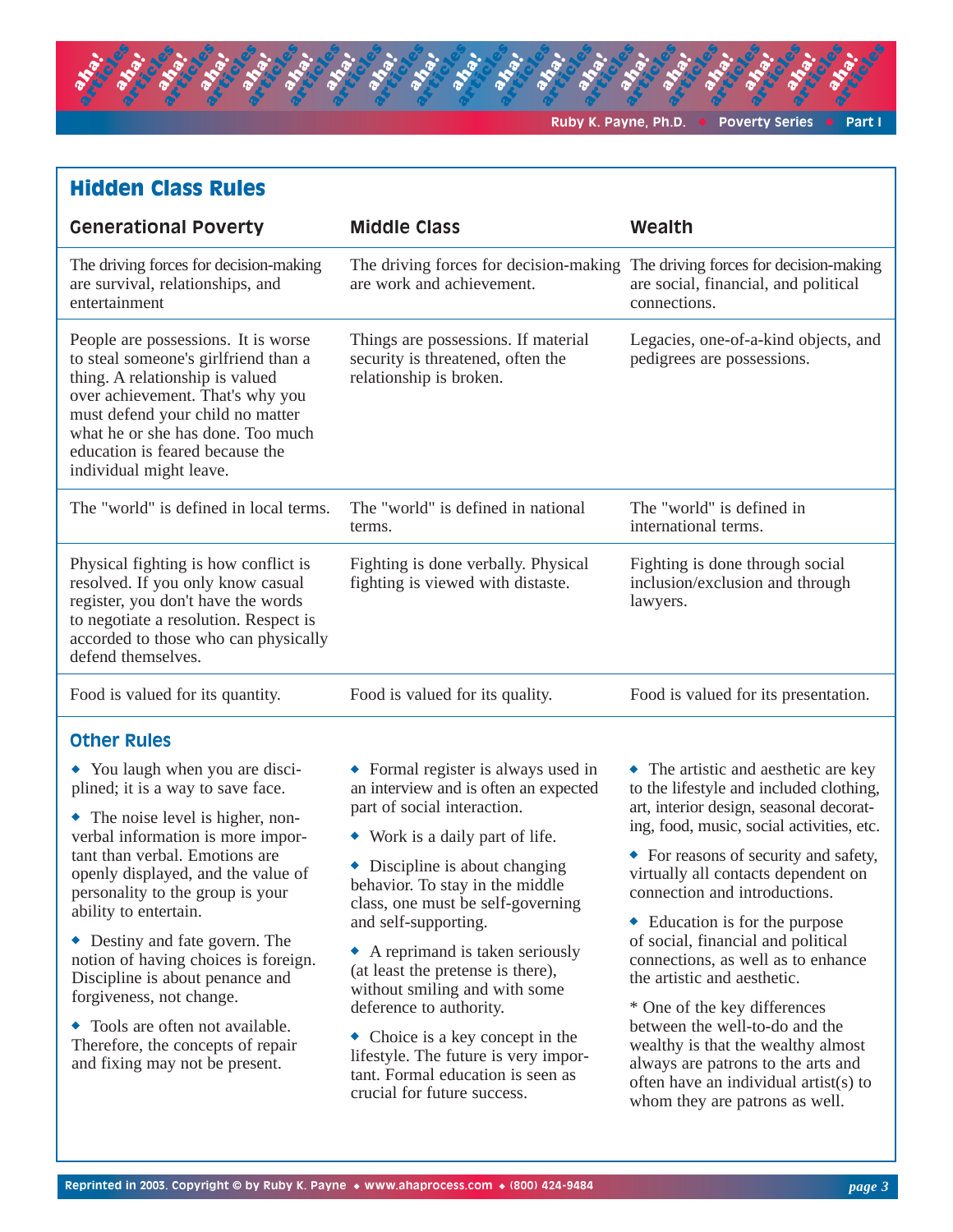

To help students learn when they are only partially mediated, four structures must be built as part of direct teaching:

- $\bullet$  the structure of the discipline,
- ◆ cognitive strategies,
- ◆ conceptual frameworks, and
- ◆ models for sorting out what is important from what is unimportant in text.

#### **Hidden rules**

One key resource for success in school and at work is an understanding of the hidden rules. Hidden rules are the unspoken cueing system that individuals use to indicate membership in a group. One of the most important middle-class rules is that work and achievement tend to be the driving forces in decision-making. In generational poverty, the driving forces are survival, entertainment, and relationships. This is why a student may have a \$30 Halloween costume but an unpaid book bill.

Hidden rules shape what happens at school. For example, if the rule a students brings to school is to laugh when disciplined and he does so, the teacher is probably going to be offended. Yet for the student, this is the appropriate way to deal with the situation. The recommended approach is simply to teach the student that he needs a set of rules that brings success in school and at work and a different set that brings success outside of school. So, for example, if an employee laughs at a boss when being disciplined, he will probably be fired.

Many of the greatest frustrations teachers and administrators have with students from poverty is related to knowledge of the hidden rules. These students simply do not know middleclass hidden rules nor do most educators know the hidden rules of generational poverty.

To be successful, students must be given the opportunity to learn these rules. If they choose not to use them, that is their choice. But how can they make the choice if they don't know the rules exist?

#### **Relationships are key**

When individuals who made it out of poverty are interviewed, virtually all cite an individual who made a significant difference for them. Not only must the relationship be present, but tasks need to be referenced in terms of relationships.

For example, rather than talk about going to college, the conversation needs to be about how the learning will impact relationships. One teacher had this conversation with a 17-year-old student who didn't do his math homework on positive and negative numbers.

"Well," she said, "I guess it will be all right with you when your friends cheat you at cards. You won't know whether they're cheating you or not because you don't know positive and negative numbers, and they aren't going to let you keep score, either." He then used a deck of cards to show her that he know how to keep score. So she told him, "Then you know positive and negative numbers. I expect you to do your homework."

From that time on, he did his homework and kept an A average. The teacher simply couched the importance of the task according to the student's relationships.

#### **Conclusion**

Students from generational poverty need direct teaching to build cognitive structures necessary for learning. The relationships that will motivate them need to be established. The hidden rules must be taught so they can choose the appropriate responses if they desire.

Students from poverty are no less capable or intelligent. They simply have not been mediated in the strategies or hidden rules that contribute to success in school and at work.

Ć

#### **References**

Feuerstein, Reuven, et al. (1980), *Instrumental Enrichment: An Intervention Program for Cognitive Modifiability.* Glenview, IL: Scott, Foresman.

Joos, Martin. (1967) The Styles of the Five Clocks. *Language and Cultural Diversity in American Education,* 1972. Abrahams, R. D. and Troike, R. C., Eds. Englewood Cliffs, NJ: Prentice-Hall.

*Making Schools Work for Children in Poverty: A New Framework Prepared by the Commission on Chapter 1,* (1992). Washington, DC: AASA, December.

Montano-Harmon, Maria Rosario (1991). Discourse Features of Written Mexican Spanish: Current Research in Contrastive Rhetoric and Its Implications. *Hispania*, Vol. 74, No. 2, May 417-425.

Montano-Harmon, Maria Rosario (1994). Presentation given to Harris County Department of Education on the topic of her research findings.

Wheatley, Margaret J. (1992). *Leadership and the New Science.* San Francisco, CA: Berrett-Koehler Publishers.

Previously printed in *Instructional Leader* and *Focus* magazines.

**Ruby K. Payne, Ph.D.**, founder and president of **aha!** Process, Inc. (1994), with more than 30 years experience as a professional educator, has been sharing her insights about the impact of poverty – and how to help educators and other professionals work effectively with individuals from poverty – in more than a thousand workshop settings through North America, Canada, and Australia.

More information on her book, *A Framework for Understanding Poverty,* can be found on her website, www.ahaprocess.com.

**Editor's note: Ruby K. Payne** presents *A Framework for Understanding Poverty*, a two-day workshop, on her U.S. National Tour each year and also has produced accompanying materials. Both are available on her website, www.ahaprocess.com. Also opt-in to **aha!**'s e-mail newslist for the latest poverty and income statistics [free] and other updates.

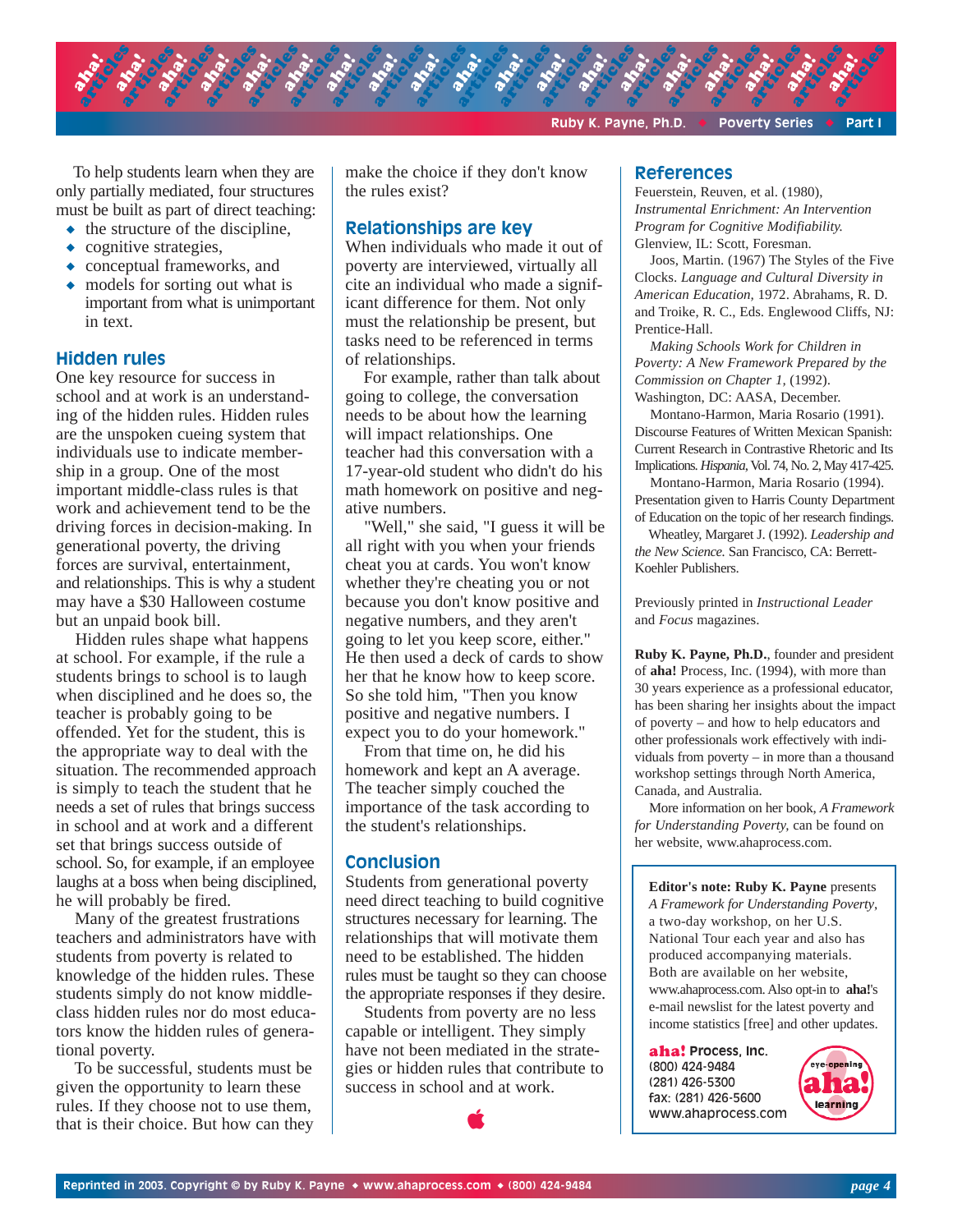

### Understanding and Working With Students and Adults from Poverty **Building Learning Structures Inside the Head**

**By Ruby K. Payne, Ph.D.** *Founder and President of aha! Process, Inc.*

Actual phone conversations:

*"Ruby, we got our TAAS data back. I cried and cried. I don't know what else to do. I did everything I know how to do. What is wrong with me? With my teaching? Maybe I should just quit and do something else."*

*"I know we are going to get our 'bubble kids' through the TAAS. But as the subpopulation score requirements climb, what are we going to do with the others? Those students that are two and three years behind?*

**THE EXECUTE SERVIER SERVIER SERVIS SERVIS SERVIS SERVIS SERVIS SERVIS SERVIS SERVIS SERVIS SERVIS SERVIS SERVIS SERVIS SERVIS SERVIS SERVIS SERVIS SERVIS SERVIS SERVIS SERVIS SERVIS SERVIS SERVIS SERVIS SERVIS SERVIS SERV eaching is outside the head; learning is inside the head.** Every individual has a brain but not everyone has a develan Israeli educator who successfully worked for nearly 50 years with students whose mental development was delayed, developed mental prowess through a process of mediation. Mediation involves three things: pointing out the stimuli (what the individual is to give attention to), giving it meaning, and providing a strategy.

Mediation occurs through language and direct teaching. Mediation builds learning structures in the head, which allow the learner to accept and process the information. A teacher can teach a perfect lesson, but if the student does not have the structures for accepting and using the information, a great deal of the lesson is lost. Through direct instruction, the undeveloped and under-developed parts of the learning structure can be built.

There are four parts of the structure that must be inside a head before a learner can accept the information. To simply represent these four structures, Figure 1 (on page two) will be used.

Quite simply, these four structures are 1) a structure for data and a structure for the discipline; 2) cognitive strategies or processes; 3) conceptual frameworks (schema); and 4) sorting mechanisms.

#### **The First Structure**

The first structure is an organized mechanism for data. In an analogy to a house, it is the studs and foundation – the very things that hold the structure intact and make it a structure. In an analogy to a computer, it is the hardware itself. It is the organ of the brain that accepts data and structures it. Everything in the universe has structure and is to a certain extent, defined by that structure. The mind is, to some extent, defined by the brain.

In addition, a student needs a structure for each discipline. Structures in disciplines tend to be underlying principles. For example, the key underlying principle in math is to assign order and value to the universe. In chemistry, the key underlying principle is bonding; in algebra, it is solving for the unknown. When the key underlying principle is understood, then the whole discipline has a structure or a way to place data.

#### **The Second Structure: Cognitive Strategies**

The second learning structure is cognitive strategies. Feuerstein identified several strategies or processes that an individual must successfully have in order to deal with any piece of data. Feuerstein found that students missed much of the original data (up to 50 percent) when the cognitive strategies were not fully or only partially developed.

These strategies are analogous to the infrastructure of a house – the plumbing system, heating system, electrical system, sewage system, etc. In a house, it is when the systems are not working that we realize our reliance upon them. In a computer, these strategies are analogous to the software. Any individual who has worked with a malfunctioning software package knows the importance of this part of the structure.

Feuerstein identified student characteristics when these strategies are missing. The strategies have been restated in the positive, i.e., what students can do when these strategies are present. In the mind, these cognitive strategies are the following:

#### **Input Strategies**

Input is defined as the "quantity and quality of the data gathered."

- 1. Use planning behaviors.
- 2. Focus perception on a specific stimulus.
- 3. Control impulsivity.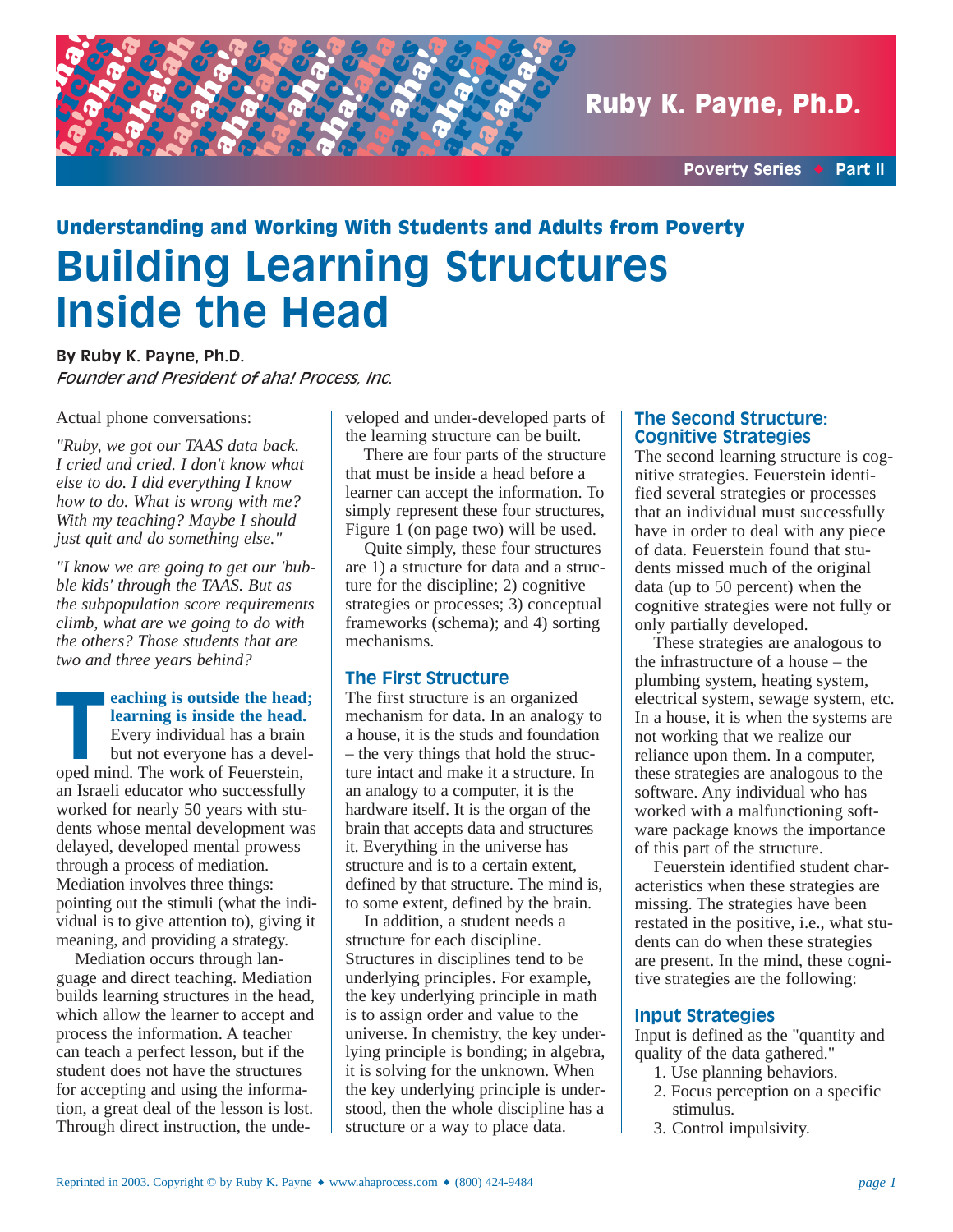

#### **Figure 1**

### **Learning Structures**

#### **KEY**

- **1) Structure**
- **2) Cognitive Strategies (processes)**
- **3) Conceptual frameworks**
- **4) Sorting mechanisms important from unimportant**
- 4. Explore data systematically.
- 5. Use appropriate and accurate labels.
- 6. Organize space with stable systems of reference.
- 7. Orient data in time.
- 8. Identify constancies across variations.
- 9. Gather precise and accurate data.
- 10. Consider two sources of information at once.
- 11. Organize data (parts of a whole).
- 12. Visually transport data.

#### **Elaboration Strategies**

Elaboration strategies are defined as the "use of the data."

- 1. Identify and define the problem.
- 2. Select relevant cues.
- 3. Compare data.
- 4. Select appropriate categories of time.
- 5. Summarize data.
- 6. Project relationships of data.
- 7. Use logical data.
- 8. Test hypothesis.
- 9. Build inferences.
- 10. Make a plan using the data.
- 11. Use appropriate labels.
- 12. Use data systematically.



#### **Output Strategies**

Output is defined as the "communication of the data."

- 1. Communicate clearly the labels and process.
- 2. Visually transport data correctly.
- 3. Use precise and accurate language.
- 4. Control impulsive behavior.

What do these strategies mean? Mediation builds these strategies. When these strategies are not present, they can be built. Typically in school, we begin teaching at the elaboration level, i.e., the use of the data. When students do not understand, we reteach these strategies but do not revisit the quality and quantity of the data gathered.

In order to better understand input strategies, each is explained in more detail. Typically, input strategies are not directly taught, because we do not know to teach them. However, for unmediated students, these strategies must be taught directly.

#### **Input strategies**

(quantity and quality of data) *Using planning behaviors* includes goal setting, identifying the procedures in the task, identifying the parts of the task, assigning time to the task(s), and identifying the quality of the work necessary to complete the task.

*Focusing perception on a specific stimulus* is the strategy of seeing every detail on the page or in the environment. It is the strategy of identifying everything noticed by the five senses.

*Controlling impulsivity* is the strategy of stopping action until thinking about the task is done. There is a direct correlation with impulsivity control and improved behavior and achievement.

*Exploring data systematically* means that a strategy is employed to procedurally and systematically go through every piece of data. Numbering is a way to go systematically through data. Highlighting each piece of data can be another method.

*Using appropriate and accurate labels* is the use of precise words and vocabulary to identify and explain. If a student does not have specific words to use, then his or her ability to retrieve and use information is severely limited. It is not enough that a student can do a task, he/she must also be able to label the procedures, tasks and processes so that the task can be successfully repeated each time and analyzed at a metacognitive level. Metacognition is the ability to think about one's thinking. To do labels must be attached. Only when labels are attached can the task be evaluated and therefore improved.

*Organizing space with stable systems of reference* is crucial to success in math. It means that up, down, right, left, across, horizontal, vertical, diagonal, etc. are understood. It means that an individual can identify what the position of an item is with labels. It means that an individual can organize space. For example, if an individual does not have this strategy, then it is virtually impossible to tell a "p", "b" and "d" apart. The only differen-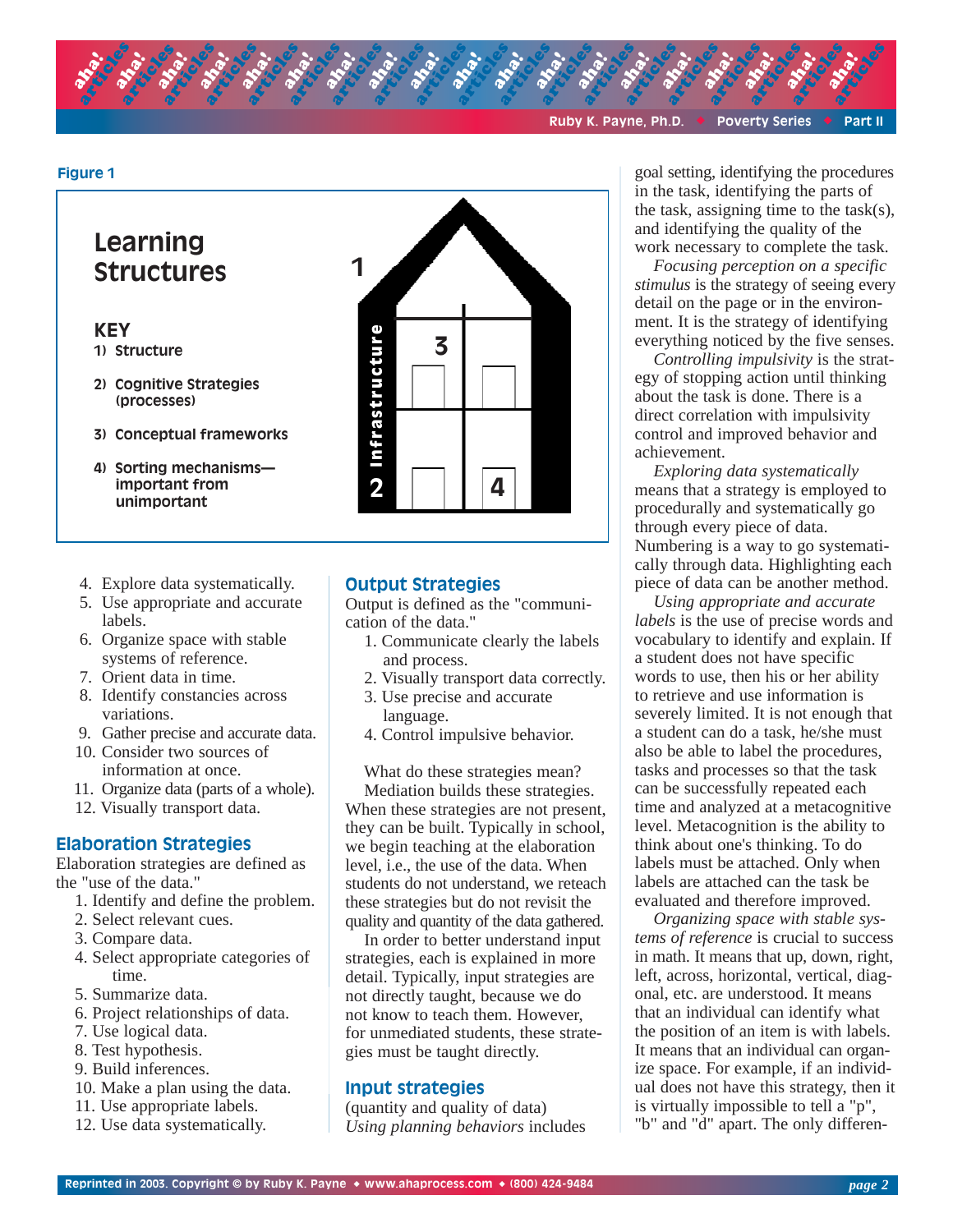

tiation is the orientation in space.

*Orienting data in time* is the strategy of assigning abstract values to time and the measurement of time. This strategy is crucial for identifying cause and effect, for determining sequence, and for predicting consequences.

*Identifying constancies across variations* is the strategy of knowing what always remains the same and what changes. For example, if you do not know what always makes a square a square, you cannot identify constancies. It allows one to define things, to recognize a person or an object, and to compare and contrast. This strategy allows cursive writing to be read with all of its variations. I asked a group of fifth-grade students I was working with this question: "If you saw me tomorrow, what about me would be the same and what would be different?" Many of the students had difficulty with that strategy.

*Gathering precise and accurate data* is the strategy of using accurate labels, identifying the orientation in time and in space, knowing the constancies, and exploring the data systematically.

*Considering two sources of information at once* is the strategy of visually transporting data accurately,

identifying the constancies and variations, and exploring the data systematically. When that is done, then precise and accurate labels need to be assigned.

*Organizing data (parts of a whole)* involves exploring data systematically, organizing space, identifying constancies and variations, and labeling the parts and the whole with precise words.

*Visually transporting data* is when the eye picks up the data, carries it accurately to the brain, examines it for constancies and variations, and labels the parts and whole. If a student cannot visually transport, then he often cannot read, has difficulty with basic identification of anything, and cannot copy.

Elaboration and output strategies tend to be fairly well understood in schools, because that is where the teaching tends to occur. Feuerstein developed well over 100 instruments to use to build these strategies in the brain.

#### **The Third Structure: Conceptual Frameworks**

Conceptual frameworks are the part of the structure that stores and retrieves data. In the house, it is anal-



ogous to the rooms. In most houses, rooms are identified by function – the bedroom, the living room, the kitchen, the bathroom, etc.

In a computer, the analogy is to the files. In an oversimplification of conceptual frameworks, they might look something like Figure 2.

These frameworks need the general or abstract words so that categories can be made for information, like the files in a computer or the rooms in a house. Development goes from the specific and concrete to the abstract and general.

At least two quick ways are available to diagnose the development and accessibility of conceptual frameworks. First, if a student gives an example rather than a definition, you know that the concrete part of the framework is available, but the abstract part is not. To store much information, abstract words are necessary to assign and label the categories. Casual register has very little abstract terminology, so students who do not have access to formal register have difficulty with assigning things to categories.

The second way to diagnose conceptual frameworks is whether a student can ask a question syntactically. For example, the student will ask, "Don't you have any more?" If a student makes a statement but tonally infers it is a question, e.g. "You don't have any more?" then a high probability exists that the student has a low reading comprehension score (Palinscar), and the student is unable to access the stored information with any repeated success. If you have a student who cannot answer the test questions unless they are exactly the same as the review questions, then you have a student who cannot access their conceptual frameworks or "files."

Quite simply, if a student cannot ask questions syntactically, his ability to learn is significantly reduced

#### **Figure 2**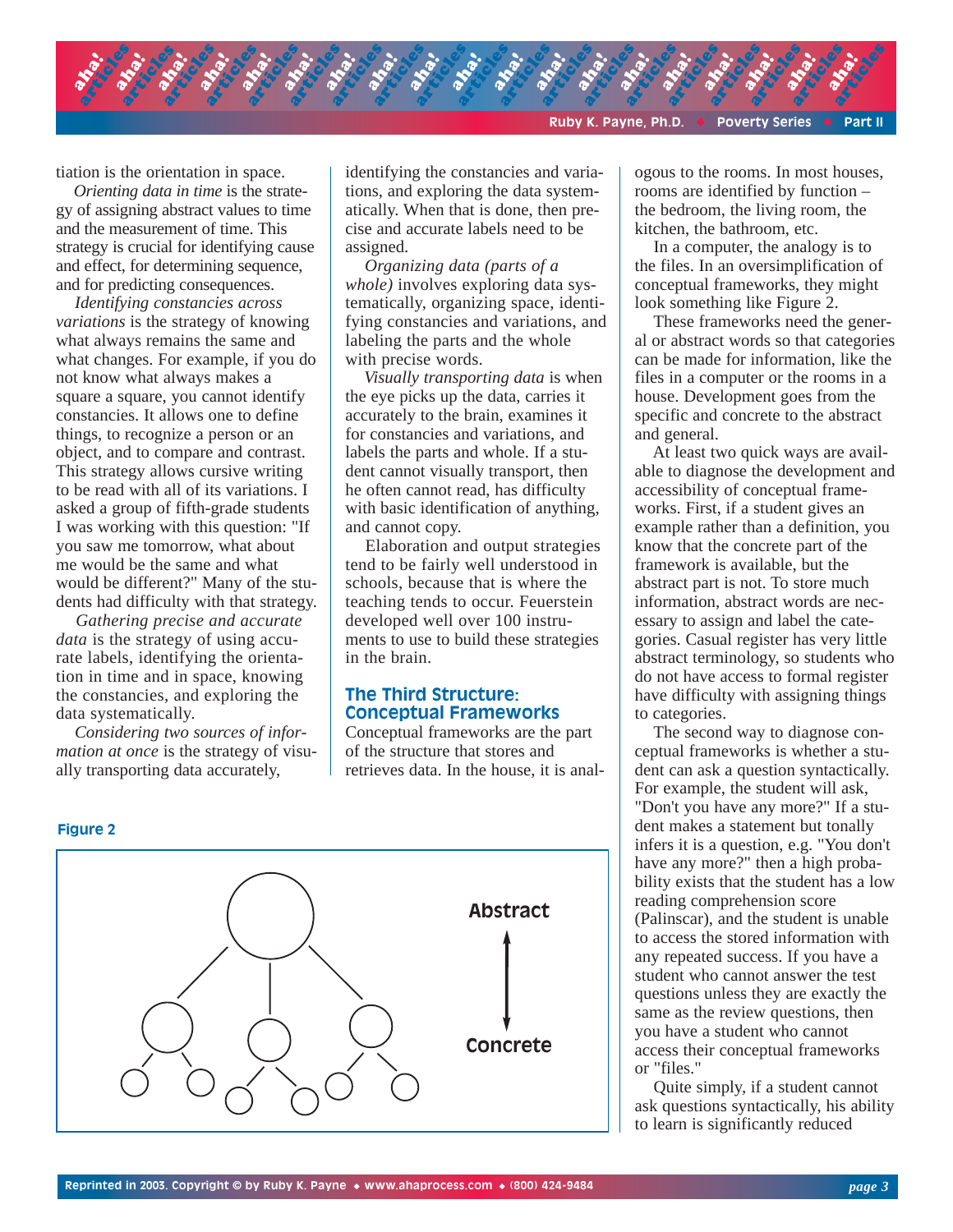

because he cannot identify what he does not know nor can he systematically access what he does know.

There are several ways to build in conceptual frameworks, but one of the most successful methods is reciprocal teaching by Anne Palinscar. Another successful method is to make students write their own multiple choice questions using question stems. Vocabulary development is yet another. Tactics for Thinking (Marzano) has several activities that assist in this development.

#### **The Fourth Structure: Models for Sorting**

Before any data can be stored so that it can be found, some method for sorting the data must exist. Sorting the data simply means identifying what is important and what is not important. Sorting the data is analogous to the door on the room. It is what allows the entrance and exit to the file. On the computer, it is the click of the cursor on the file or the pathway.

Students have difficulty sorting information, particularly nonfiction text, because we do not teach how to sort important from unimportant, except as a summary skill. Furthermore, if the student uses a random, episodic story structure, memory is often assigned on the basis of what has emotional significance. Because many students do not have a method for sorting information, they try to remember as much as possible, which is very ineffective.

Skilled learners sort text by the organizational pattern or structure of the text. For example, if an article is about the causes and effects of the Civil War, then the reader would sort for causes and effects. If the text compares and contrasts a given topic, then the reader would want to remember what was alike and what was different. We have given students graphic ways to organize their









writing, but we have not given them the models to sort text. Basically, the majority of text that students see in schools can be represented by one of five models. Students are simply

taught how to identify the five models and sort text with the five models.

In addition, other teaching techniques are available to assist with sorting. Project Read has several good ideas.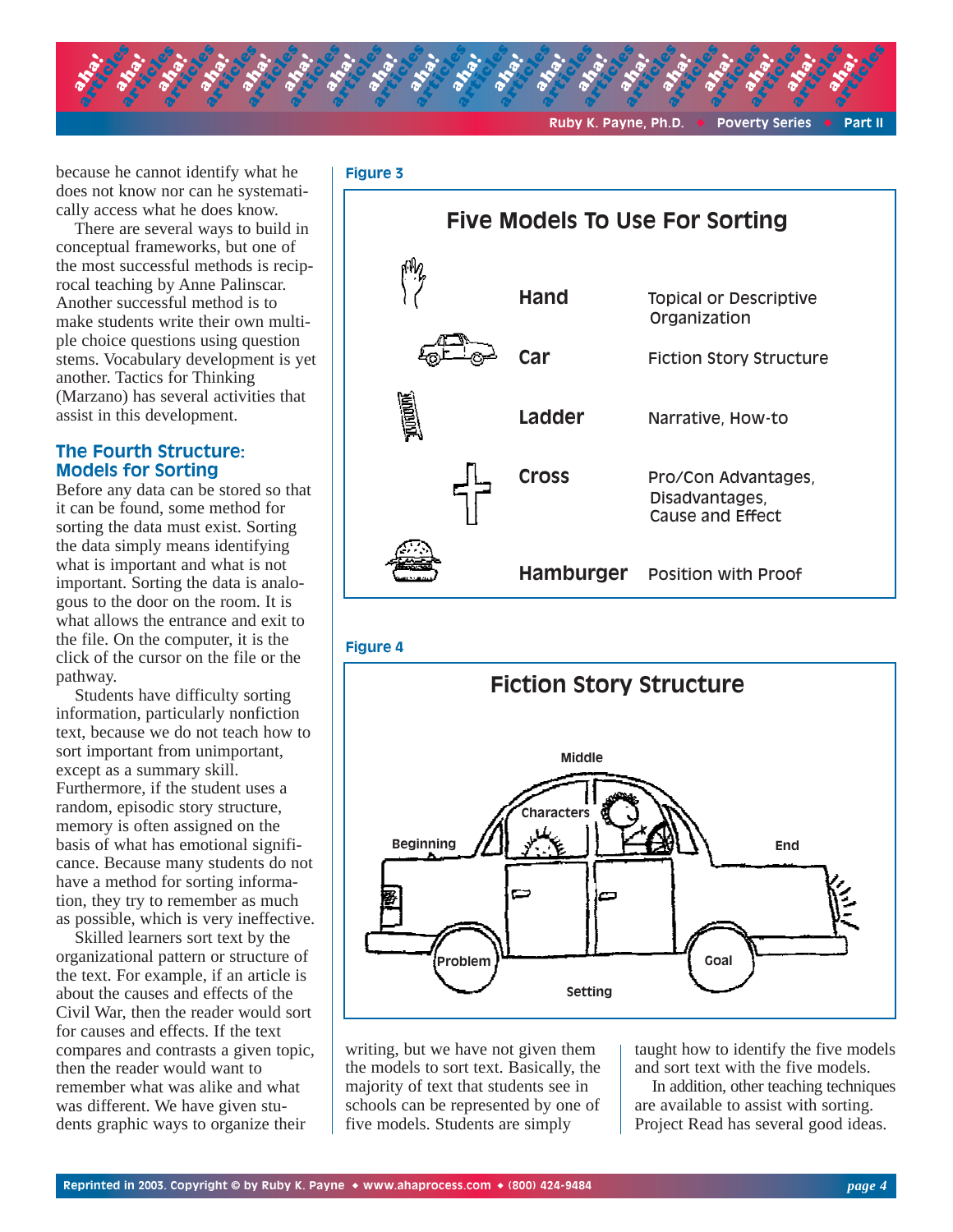

#### **The Five Models to Use For Sorting**

In order to remember, the mind must sort through information and store what is important and discard what is not important. In order to remember the important parts of text, the mind needs to sort against the structure of the text.

We have traditionally used graphic organizers to help students write text. Being able to sort the important from the unimportant during reading is the flip side of that coin. Using models to help students sort text gives them a way to remember organizational patterns and to identify what is important. The graphic organizers need to be simple so they are easy to remember. The five symbols in Figure 3 can be used. Any five can be used. Most text that students see in school fits one of these patterns.

#### **Many students from poverty do not have the learning structures sufficiently in place to do well on the TAAS.**

How does a teacher use these with students? Give students a piece of text to read and one of the five models. Initially, choose the model that fits the organizational pattern of the text. Put students into pairs. Have them select the most important information and write it into an outline of the model. When finished, use a transparency and help students identify the most important information. Each student should add to his or her written model the information that has been missed.

Because the TAAS test has so much nonfiction text, students have difficulty because they want to sort using the fiction story structure (see Figure 4) and so remember the characters, setting and plot. By directly teaching them to sort, students can better select the important information.

#### **Conclusion**

The less mediated the student is, the more need the student has for direct instruction in these structures. For several of the reasons I cited in Part 1 of this article, many students from poverty do not have these structures sufficiently in place to do well on the TAAS.

All that means is that we must provide direct instruction to build these in their minds. It means that we trade out some of the activities we use that do not have a great amount of payoff in achievement for those that have a higher payoff. For example, rather than having students answer questions at the end of the chapter, they can compose questions. When a student does not have orientation in space, we embed that as a part of the instruction.

Direct instruction to build these strategies is imperative because of the issue of time. Historically, the reason individuals hired teachers or tutors was to provide the learning more efficiently than the individual could without assistance. Trial and error, as well as experience, can be valuable teachers, but they take more time.

It will be from our interventions with the learning structures that greater strides in student achievement will come. Students who have been traditionally successful in school came to school with learning structures; we built our traditional instructional design around the notion that these would be in place.

But these structures can be built. Someone built them in the minds of students who come to school ready to learn. At school, Feuerstein built them successfully into students who at 12 and 13 years old did not have them. As we reframe our instruction to include their construction, student achievement will increase.

#### **References**

Feuerstein, Reuven, et al. (1980). *Instrumental Enrichment: An Intervention Program for Cognitive Modifiability.* Scott, Foresman and Co. Glenview, IL.

Idol, Lorna and Jones, B.F. (1991). *Educational Values and cognitive Instruction: Implications for Reform.* Lawrence Eribaum Associates. Hillsdale, NJ.

Marzano, Robert J. and Arrendondo, Daisy. (1986). *Tactics for Thinking.* MCREL. Aurora, CO.

Palinscar, A.S. and Brown, A.L. (1984). "The reciprocal teaching of comprehension-fostering and comprehension-monitoring activities." *Cognition and Instruction.* 1. (2), 117-125.

Previously printed in *Instructional Leader* magazine.



**Ruby K. Payne, Ph.D.**, founder and president of **aha!** Process, Inc. (1994), with more than 30 years experience as a professional educator, has been sharing her insights about the impact of poverty – and how to help educators and other professionals work effectively with individuals from poverty – in more than a thousand workshop settings through North America, Canada, and Australia.

More information regarding her book, *A Framework for Understanding Poverty,* can be found on her website, www.ahaprocess.com.

**Editor's note: Ruby K. Payne** wrote *Understanding Learning,* and its accompanying workbook, *Learning Structures,* which include numerous strategies to help students learn vital content while building cognitive capacity.

Dr. Payne also presents these ideas in depth in *A Framework for Understanding Poverty,* a two-day workshop, on her U.S. National Tour each year. These books and National Tour dates are available on her website, www.ahaprocess.com.

We invite you to opt-in to **aha!**'s e-mail newslist for the latest poverty and income statistics [free] and other updates.

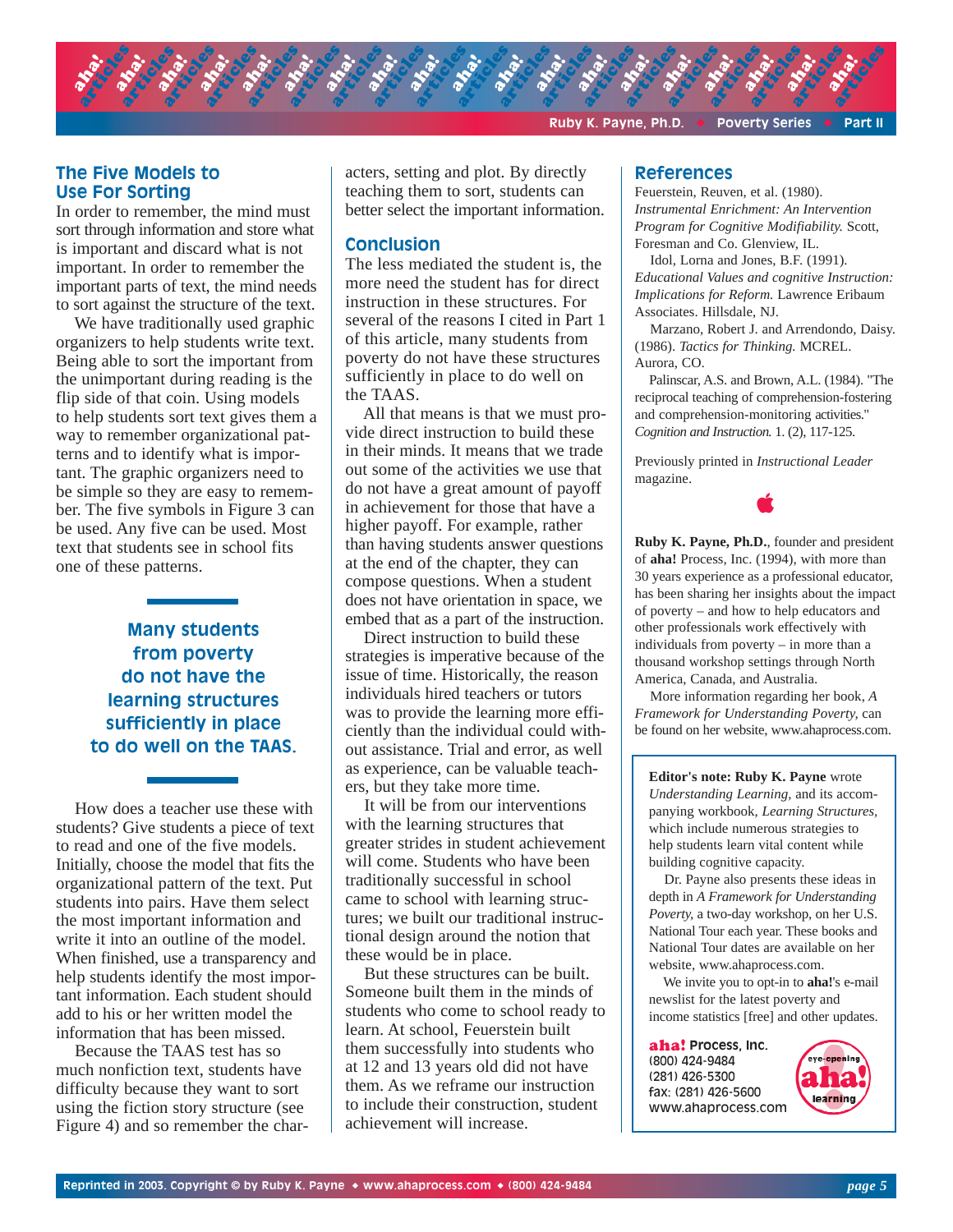

# **Working With Students From Poverty: Discipline**

#### **By Ruby K. Payne, Ph.D.**

*Founder and President of aha! Process, Inc.*

#### **n poverty, discipline is often about penance and forgiveness.**

**I** Because love is unconditional and because the time frame is the present, the notion that discipline should be instructive and change behavior is not a part of the culture in generational poverty. In matriarchal, generational poverty, the mother is the most powerful position and is in some ways "keeper of the soul," so she dispenses the judgments, determines the amount and price of penance, and gives forgiveness. When forgiveness is granted, behaviors and activities return to the way they were before the incident.

It is important to note that the approach is to teach a separate set of behaviors. Many of the behaviors students bring to school help them survive outside of school. Students learn and use many different rules depending on the video game they are playing. Likewise, they need to learn to use different rules to be successful in the setting they are in. If poor students do not know how to fight physically, they are going to be in danger on the streets. But if that is their only method for resolving a problem, then they cannot be successful in school.

The culture of poverty does not provide for success in the middle class, because the middle class to a large extent requires the self-governance of behavior. To be successful in work and in school requires the self-governance of behavior. What then do schools need to do to teach appropriate behavior?

#### **Structure and Choice**

The two anchors of any effective discipline program that moves students to self-governance are structure and choice. The program must clearly outline the expected behaviors and the consequences of not choosing those behaviors. The program must also emphasize that the individual always has choice – to follow or not to follow the expected behaviors. With each choice then comes consequence – either desirable or not desirable. Many discipline workshops use this approach and are available to schools.

When the focus is, "I'll tell you what to do and when," the student can never move from dependence to independence. He or she is always at the level of dependence.

#### **Behavior Analysis**

Mentally or in writing, teachers or administrators must first examine the behavior analysis:

- 1. Decide what behaviors the child needs to have to be successful.
- 2. Does the child have the resources to develop those behaviors?

3. Will it help to contact a parent? Are resources available through them? What resources are available through the school district?

- 4. How will behaviors be taught?
- 5. What are other choices the child could make?
- 6. What will help the child repeat the successful behavior?

When these questions are completed, they provide answers to the strategies that will most help the student. The chart on the next page indicates possible explanations of behaviors and possible interventions.

#### **Participation of the Student**

While the teacher or administrator is analyzing, the student must analyze as well. To help students do so, give them this four-part questionnaire. This has been used with students as young as second semester, first grade. Students have the most difficulty with question number three. Basically, they see no other choices available than the one they have made.

- 1. What did you do? 2. Why did you do that?
- 3. List four other things you
- could have done.
- Name:<br>1. What did you do?<br>2. Why did you do that?<br>3. List four other things you<br>could have done.<br>4. What will you do next time? 4. What will you do next time?

In going over the sheet with the student, it is important to discuss other choices that could have been made. Students often do not have

**The culture of poverty does not provide for success in the middle class, because the middle class to a large extent requires the self-governance of behavior.**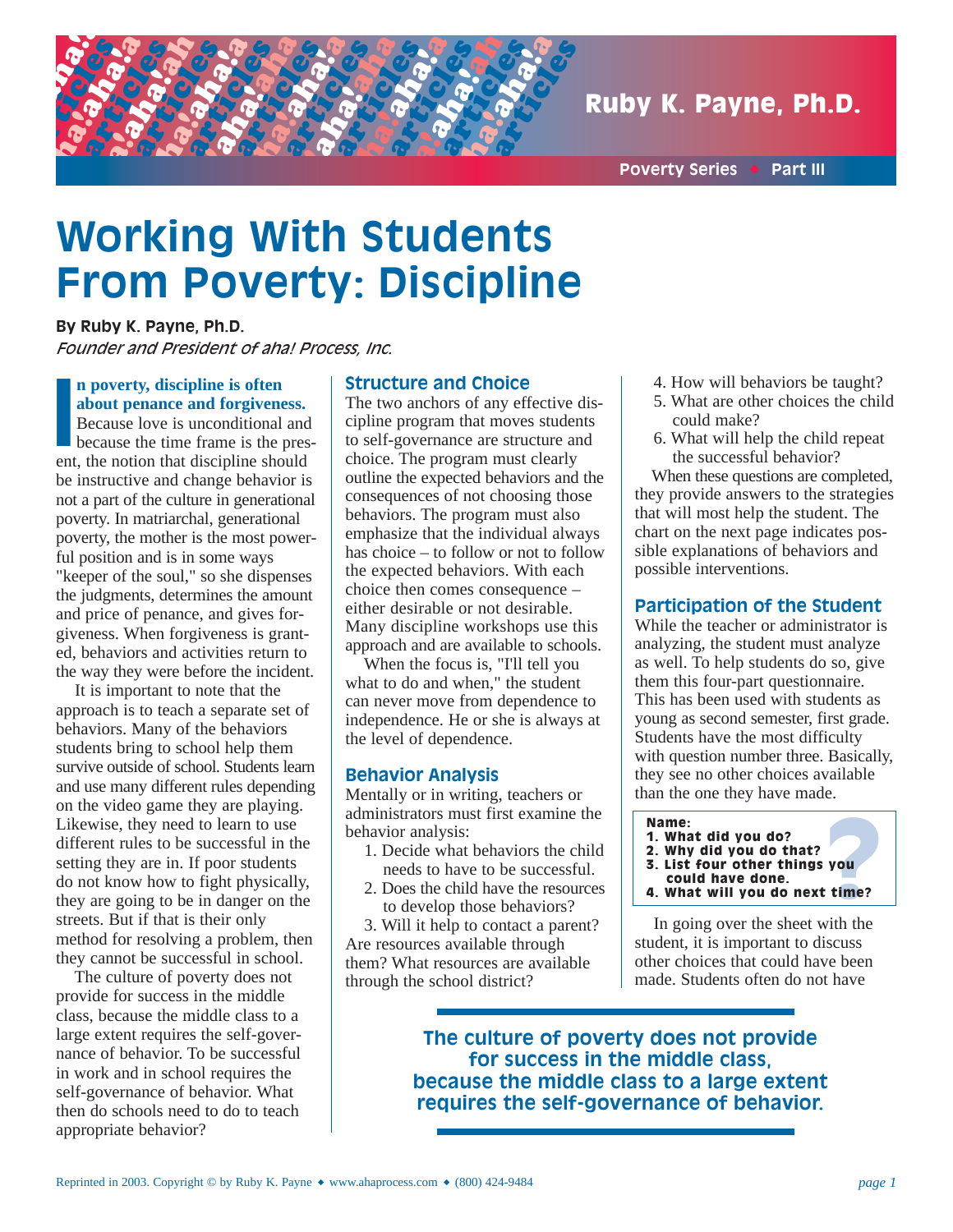

#### **Behavior Related to Poverty**

**Laughs when disciplined.** A way to save face in matriarchal poverty.

**Argues loudly with the teacher.** Poverty is participatory, and the culture has a distrust of authority. Sees the system as inherently dishonest and unfair.

**Angry response.** Anger is based on fear. The question is what the fear is – loss of face?

**Inappropriate or vulgar comments.** They rely on casual register, may not know formal register.

**Physically fights.** Necessary to survive in poverty. Only knows the language of survival. Does not have language or belief system to use conflict resolution. Sees himself as less than a man if does not fight.

**Hands always on someone else.** Poverty has a heavy reliance on nonverbal data and touch.

**Cannot follow directions.** Little procedural memory used in poverty. Sequence not used or valued.

**Extremely disorganized.** Lack of planning, scheduling or prioritizing skills. Not taught in poverty. Also, probably does not have a place to put things at home so they can be found.

**Only completed part of a task.** No procedural self talk. Does not "see" the whole task.

**Disrespectful to teacher.** Has lack of respect for authority and the system. May not know any adults worthy of respect.

**Harms other students, verbally or physically.** This may be a way of life. Probably a way to buy space or distance. May have become a habitual response. Poverty tends to address issues in the negative.

**Cheats or steals.** Indicative of weak support system, weak role models/emotional resources. May indicate extreme financial need. May indicate no instruction/ guidance during formative years.

**Constantly talks.** Poverty is very participatory.

#### **Intervention**

*Understand the reason for the behavior. Tell the student three or four other behaviors that would be more appropriate.*

*Don't argue with the student. Have them complete the four-part questionnaire on page 1. Model respect for students.*

*Respond in the adult voice. When the student cools down, discuss other responses that could be used.*

*Make students generate or teach students other phrases that could be used to say the same thing.*

*Stress that fighting is unacceptable in school. Examine other options the student could live with at school. One option is not to settle the business at school.*

*Allow them to draw or doodle. Have them hold their hands behind their backs when in line or standing. Give them as much to do with their hands as possible in a constructive way.*

*Write steps on the board. Have them write at the top of the paper the steps needed to finish the task. Have them practice procedural self-talk.*

*Teach a simple color-coded method of organization in the classroom. Use the five-finger method for memory at the end of the day. Make students give a plan for their own organization.*

*Write on the board all the parts of the task. Make students check off each part when finished.*

*Tell students that approach is not a choice. Identify for students the correct voice tone and word choice that is acceptable. Make them practice.*

*Tell the students that approach is not a choice. Have the students generate other options. Give students alternative verbal phrases.*

*Use metaphor story to find the reason or need the cheating and stealing met. Address the reason or need. Stress that the behavior is illegal and not a choice at school.*

*Make students write all questions and responses on a note card two days a week. Tell students they get five comments a day. Build participatory activities into the lesson.*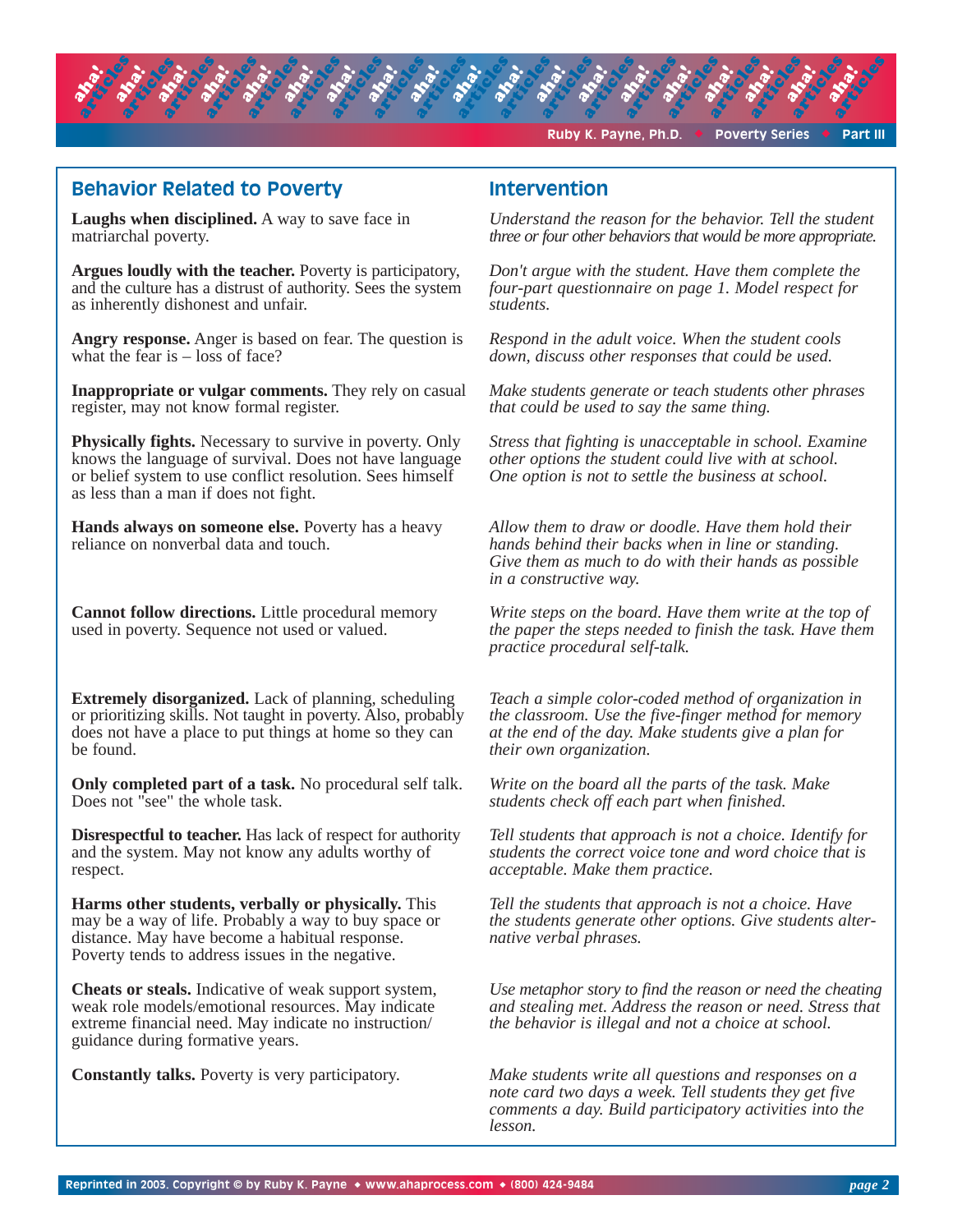

access to another way to deal with the situation. For example, if I slam my finger in the car door, I can cry, cuss, hit the car, be silent, kick the tire, laugh, stoically open the car door, groan, etc.

#### **The Language of Negotiation**

One of the bigger issues with students from poverty is that many of them are their own parents. They parent themselves and others – often younger siblings. In many instances, they are the parent to the adult in the household.

Inside everyone's head are internal voices that guide the individual. These three voices are referred to as the child voice, the adult voice and the parent voice. It has been my observation that individuals who have become their own parent quite young do not have an internal adult voice. They have a child voice and a parent voice, but not an adult voice.

What an internal adult voice does is allow for negotiation. This voice provides the language of negotiation and allows the issues to be examined in a non-threatening way.

Educators tend to speak to students in a parent voice, particularly in discipline situations. To the student who is already functioning as a parent, this is unbearable, and almost immediately, the incident is exacerbated beyond the original happening. The tendency is for educators to also use the parent voice with poor parents because the assumption is that a lack of resources must indicate a lack of intelligence. Poor parents are extremely offended by this as well.

When the parent voice is used with a student who is already a parent in many ways, the outcome is anger. The student is angry because anger is based on fear. What the parent voice forces the student to do is either use the child voice or use the parent voice. If the student uses the parent voice, the student will get in trouble. If the student uses the child

**Educators tend to speak to students in a parent voice, particularly in discipline situations. To the student who is already functioning as a parent, this is unbearable, and almost immediately, the incident is exacerbated beyond the original happening.**

voice, he or she will feel helpless and therefore at the mercy of the adult. Many students choose to use the parent voice in return because it is less frightening than the memories connected with being helpless.

Part of the reality of poverty is the language of survival. There are simply not enough resources to engage in a discussion of them. For example, if there are five hot dogs and five people, the distribution of the food is fairly clear. The condiments for the hot dogs are going to be limited so the discussion will be fairly limited as well. So the ability to see options and to negotiate among those options is not well developed. Contrast that, for example, with a middle class household where the discussion will be about how many hot dogs, what should go on the hot dog, etc.

To teach students to use the "language of negotiation," one must first teach them the phrases they can use. Especially, beginning in grade four, have them use the "adult" voice in discussions. Direct teach the notion of an adult voice and give them phrases to use. Make them tally each time they use a phrase from the "adult" voice. There will be laughter. However, over time, if teachers also model that voice in their interactions with students, they will hear more of those kinds of questions and statements.

In addition to this, several staff development programs are available to teach peer negotiation as well. It is important that as a part of the negotiation, the culture of origin is not

denigrated, but rather the ability to negotiate is seen as a survival skill for the work and school setting.

#### CHILD VOICE

Defensive, victimized, emotional, whining, lose mentality, strong negative non-verbal.

Quit picking on me. You don't love me. You want me to leave. Nobody likes (loves) me. I hate you. You are ugly. You make me sick. It's your fault. Don't blame me. She (he) did it. You make me mad. You made me do it.

The child voice is also playful, spontaneous, curious, etc. The phrases listed occur in conflict or manipulative situations and impede resolution.

#### ADULT VOICE

Non-judgmental, free of negative non-verbal, factual, often in question format, attitude of win-win.

In what ways could this be resolved? What criteria will be used to determine the effectiveness and quality of … I would like to recommend … What are the choices in this situation? I am comfortable (uncomfortable) with … Options that could be considered are … For me to be comfortable. I need the following things to occur … These are the consequences of that choice or action … We agree to disagree.

#### PARENT VOICE

Authoritative, directive, judgmental, evaluative, win-lose mentality, advising, (sometimes threatening, demanding, punitive).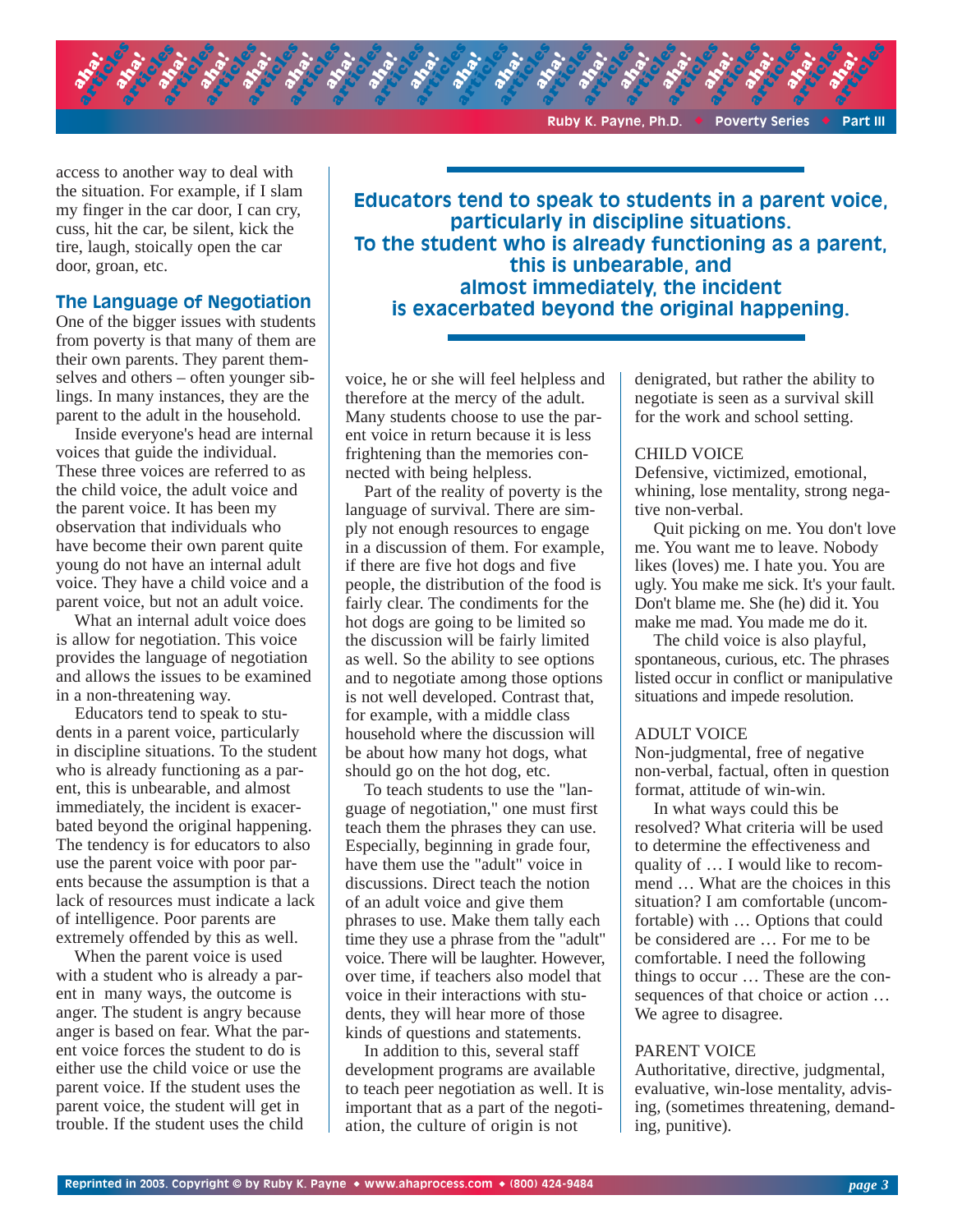

You should not (should) do that. It is wrong (right) to do that. I would advise you to … That's stupid, immature, out of line, ridiculous. Life's not fair. Get busy. You are good, bad, worthless, beautiful (any judgmental, evaluative comment). You do as I say. If you weren't so …, this wouldn't happen to you.

The parent voice can also be very loving and supportive. These phrases listed occur during conflict and impede resolution. The internal parent voice can create shame and guilt.

#### **Using Metaphor Stories**

Another technique for working with students and adults is to use a metaphor story. A metaphor story will help an individual voice issues that affect their actions.

A metaphor story does not have any proper names in it. For example, a student keeps going to the nurse's office two or three times a week. There is nothing wrong with her, yet she keeps going.

Adult to Jennifer, the girl: "Jennifer, I am going to tell a story and I need you to help me. It is about a fourth-grade girl much like yourself. I need you to help me tell the story because I am not in the fourth grade. Once upon a time, there was a girl who went to the nurse's office. Why did the girl go to the nurse's office? *(Because she thought there was something wrong with her.)* So the girl went to the nurse's office because she thought there was something wrong with her. Did the nurse find anything wrong with her. *(No, the nurse did not.)* So the nurse did not find anything wrong with her, yet the girl kept going to the nurse. Why did the girl keep going to the nurse? *(Because she thought there was something wrong with her.)* So the girl thought something was wrong with her. Why did the girl think there was something wrong with her? *(She saw a TV show … )*"

The story continues until the reason for the behavior is found and then the story needs to end on a positive note. "So, she went to the doctor, and he gave her tests and found that she was OK."

This is an actual case. What came out in the story was that Jennifer had seen a TV show in which a girl her age had died suddenly and had never known she was ill. Jennifer's parents took her to the doctor. He ran tests and told her she was fine. She did not go to the nurse's office anymore.

A metaphor story is to be used one-on-one when there is a need to understand the behavior and what is needed is to move the student to the appropriate behavior.

#### **Teaching Hidden Rules**

For example, if a student from poverty laughs when he is disciplined, the teacher needs to say, " Do you use the same rules to play all video games: No, you don't because you would lose. The same is true at school. There are street rules and there are school rules. Each set of rules helps you be successful where you are. So, at school, laughing when disciplined is not a choice. It does not help you to be successful. It only buys you more trouble. Keep a straight face and look contrite, even if you aren't."

That is an example of teaching a hidden rule. It can even be more

**Students from poverty need to have at least two sets of behaviors from which to choose one set for the streets, and one set for school and work.**

straight forward with older students. "Look, there are hidden rules on the street and hidden rules at school. What are they?" And then after the discussion, detail the rules that make the student successful where they are.

#### **What Does This Information Mean in the School or Work Setting?**

◆ Students from poverty need to have at least two sets of behaviors from which to choose – one set for the streets, and one set for school and work.

 $\bullet$  The purpose of discipline should be to promote successful behaviors at school.

◆ Teaching students to use the adult voice, i.e. the language of negotiation, is important for their success in and out of school and can become an alternative to physical aggression.

◆ Structure and choice need to be a part of the discipline approach.

◆ Discipline should be a form of instruction.

Previously printed in *Instructional Leader* magazine.

**Ruby K. Payne, Ph.D.**, founder and president of **aha!** Process, Inc. (1994), with more than 30 years experience as a professional educator, has been sharing her insights about the impact of poverty – and how to help educators and other professionals work effectively with individuals from poverty – in more than a thousand workshop settings through North America, Canada, and Australia.

More information on her book, *A Framework for Understanding Poverty*, can be found on her website, www.ahaprocess.com.

**Editor's note:** Dr. Ruby Payne produced *Preventing School Violence by Creating Emotional Safety*, a 5-part video series and manual which is often used as part of teacher orientation.

Dr. Payne also presents these ideas in depth in *A Framework for Understanding Poverty*, a twoday workshop, on her U.S. National Tour each year. This video series and National Tour dates are available on her website, www.ahaprocess.com. We invite you to opt-in to **aha!**'s e-mail newslist for the latest poverty and income statistics [free] and other updates.

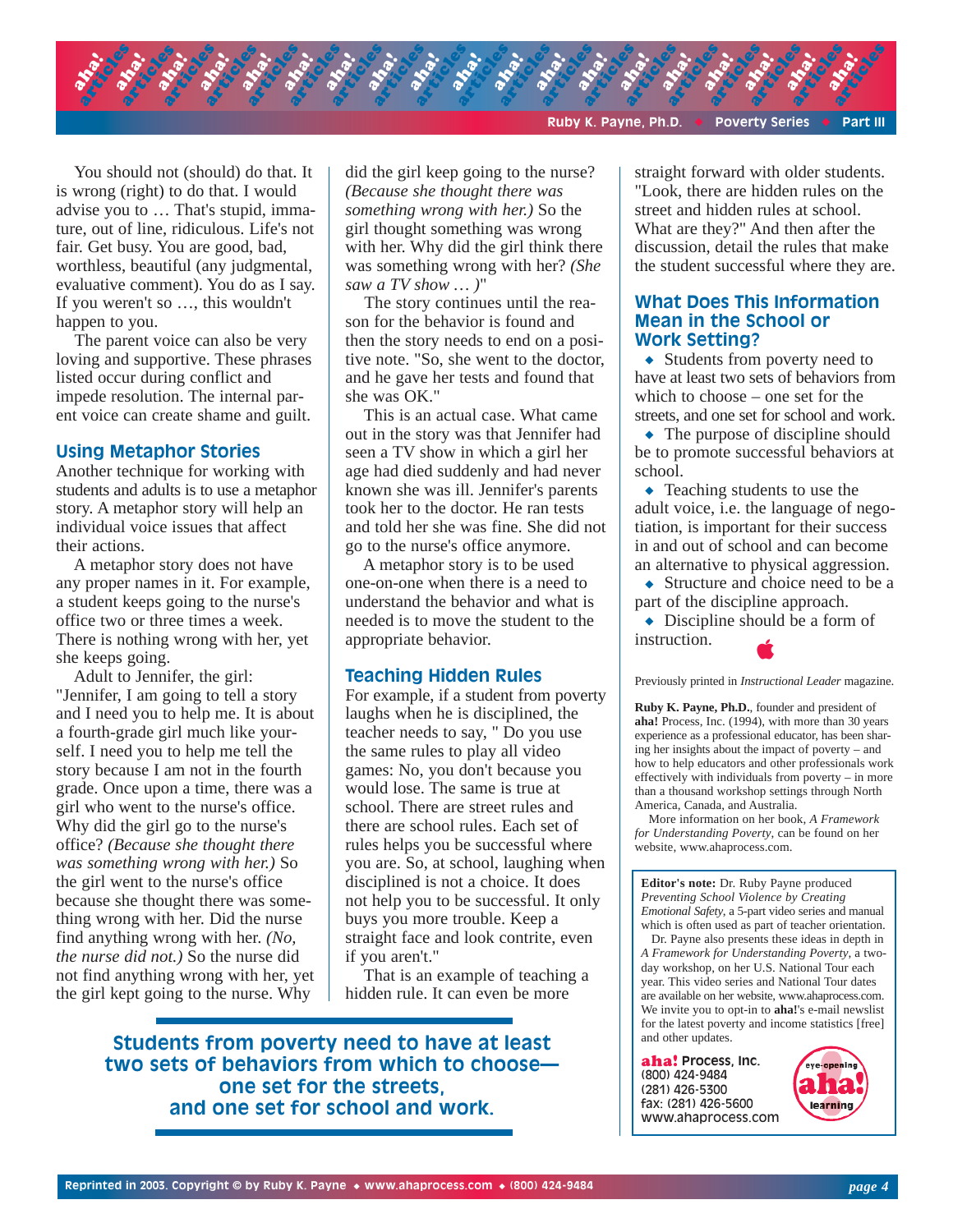

# **Campuswide Interventions That Improve Student Achievement**

**By Ruby K. Payne, Ph.D.** *Founder and President of aha! Process, Inc.*

**"With simpler models of staff development that are operational and involve 100 percent of the staff, the roller coaster ride that students take through school can be significantly lessened."**

#### *Conversation between a principal new to the building and a supervisor:*

*Supervisor:* "That campus cannot be low-performing again. I do not have any extra money to give you. With the Title 1 money you have at your campus, your school will need to find a way to raise your achievement significantly."

*Principal (to herself as she walks to the car):* "And just how would that happen? I have 1,100 students, 80 percent low income, 12 new teachers, a mobility rate of 40 percent. I know it can be done, but in a year?"

any of our models for staff<br>development and curriculum<br>development do not address<br>realities pressuring schools<br>today. Some of these realities are: development and curriculum development do not address realities pressuring schools today. Some of these realities are:

◆ The critical mass needed to impact student achievement. Example: Ninety percent of teachers are doing a particular intervention or strategy versus 10 percent doing it.

• The growing knowledge base required of teachers and administrators. Example: Educators are to know about sexual harassment, inclusion, cooperative learning, reading strategies, ADHD, modifications, gifted/ talented strategies, legal guidelines, ESL, strategies, etc.

• The time frames in which student achievement is to occur and be measured. Example: State and normreferenced tests are designed for annual measures of learning.

• The accountability criteria that schools must meet. Example: In Texas, AEIS data and TAAS data are used to determine accreditation status.

◆ The lack of money and time for extensive training for teachers. Example: Most districts and campuses have five days or less of staff development, which limits the length and/or depth of the training.

• The increased numbers of students who come from poverty and/or who lack support systems at home.

Example: Educated parents, when the school system does not address their children's needs, tend to provide assistance, pay for a tutor, or request a teacher. In poverty, the student only gets interventions through school.

◆ The increased number of new teachers spurred by the increase in the school-age population. Example: The school-age population in America will increase by 25 percent in the next decade.

Processes and models are available to address these needs. But to do so, an additional model for staff development and curriculum development must be used. This model basically trades in depth learning for critical mass by using a simpler approach. Fullan talks about the importance of critical mass as well as the main criteria teachers use to determine how "user-friendly" the curriculum and training are, i.e., how operational they are. (Fullan, 1991; Fullan, 1996)

In these models, which I have used for several years, the amount of time spent in training is decreased, the model is less complex and totally operational, and 100 percent of the staff is trained. *We still need reflective staff development;* we just need an additional model to help address some of the issues above.

Figure A outlines some of the basic differences.

What does this information mean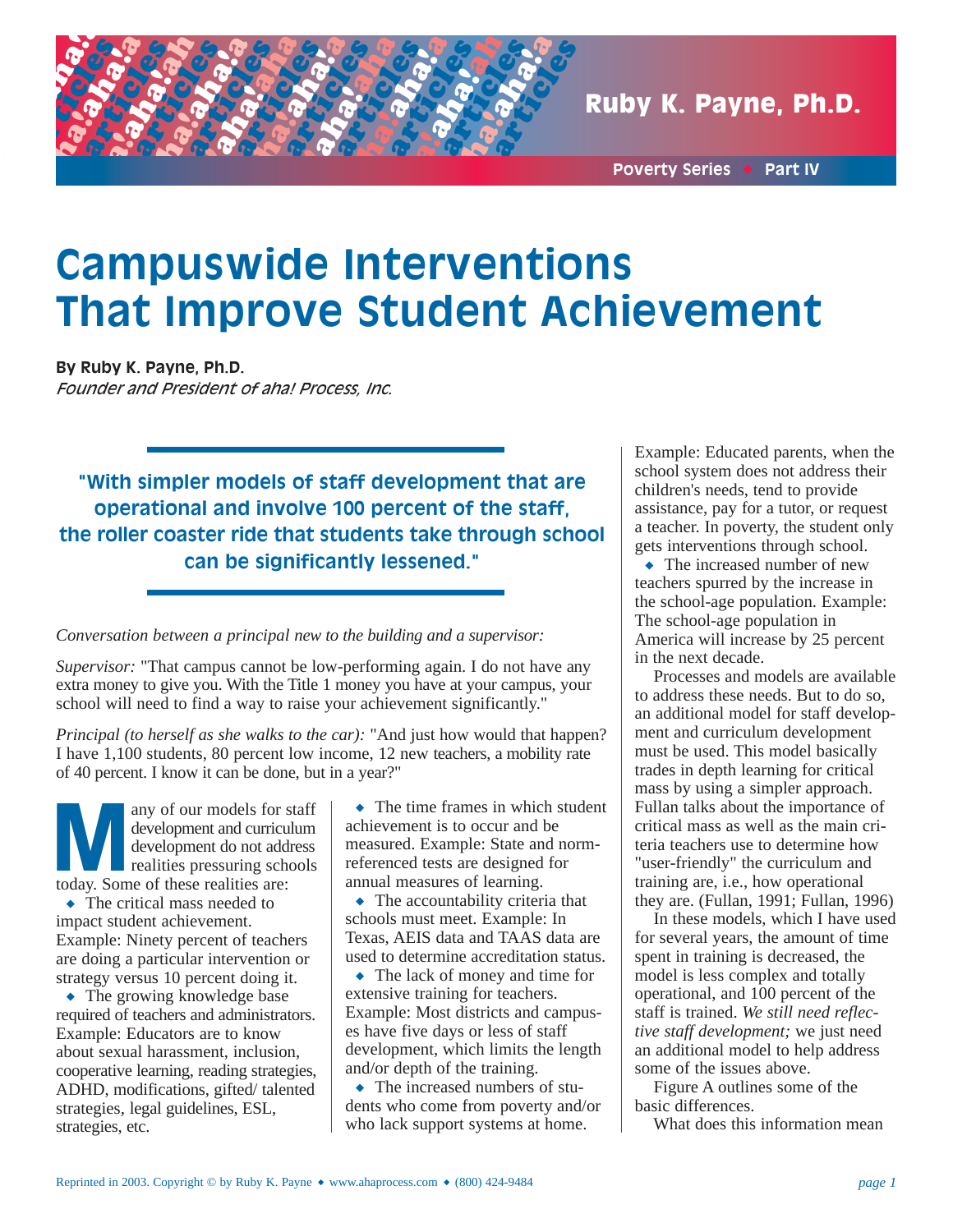

in practice? With simpler models that are operational and involve 100 percent of the staff, the roller coaster ride that students take through school can be significantly lessened. One of the reasons that middle-class students do better in school is that their parents intervene to lessen the impact of the roller coaster. (These parents do so by paying for tutoring, requesting teachers and providing assistance and instruction at home.)

As you can see in Figure B, the X represents Johnny and his journey through five years of school. In first grade, he had a wonderful teacher who willingly went to every kind of training available. Johnny had a great year and made the expected progress.

In second grade, his teacher was having many health problems and missed quite a few days of school. In addition, Johnny's parents divorced so he was shuttled between homes. In the second grade, Johnny actually regressed.

In the third grade, he had a beginning teacher. She loved the students but did not have the experience or the guidelines to provide the instruction that the other third-grade teacher did. Most of the educated parents had asked for the other teacher because of her excellent reputation. Johnny made progress.

In the fourth grade, Johnny had a teacher who did not participate in staff development. As far as she was concerned, it was a waste of time. Her students tended to do poorly on the state test, but her husband was on the school board. Once again, given her reputation, the educated parents had requested that their children be placed in the other fourth-grade classroom.

In the fifth grade, it was determined that Johnny was now two-anda-half grade levels behind and should

How can we address this problem? With systemic interventions that can impact achievement through simple yet effective tools and processes.

#### **Figure A**

|                                    | <b>Reflective Staff</b><br><b>Development</b>                                                     | <b>Operational Staff</b><br><b>Development</b>                                                                                                                      |
|------------------------------------|---------------------------------------------------------------------------------------------------|---------------------------------------------------------------------------------------------------------------------------------------------------------------------|
| <b>Definition</b>                  | A process: by which a person<br>examines in-depth his<br>learning on a given subject              | A method for immediate<br>implementation across the system<br>to address accountability and student<br>achievement                                                  |
| <b>Purpose</b>                     | To build in-depth learning<br>and change                                                          | To impact the system quickly;<br>to build in connections/linkages<br>across the system                                                                              |
| <b>Effects of</b><br>critical mass | Depends on amount of<br>resources and level of<br>attrition: takes at least four<br>to five years | Affects critical mass almost<br>immediately; can have 80 to 90<br>percent implementation the<br>first year                                                          |
| <b>Time required</b>               | Four to five days per person<br>for initial training                                              | Two hours to one day of training<br>per person                                                                                                                      |
| <b>Breadth</b>                     | Limited                                                                                           | Systemic                                                                                                                                                            |
| Cost analysis                      | High per-person cost                                                                              | Low per-person cost                                                                                                                                                 |
| <b>District role</b>               | May be contacted or may<br>use district expertise to<br>deliver and provide follow-up             | Identify with campuses system needs<br>to be addressed.<br>Works with campuses to reach critical<br>mass. Assists with the operational<br>development of innovation |
| Follow-up                          | Provided in small groups or<br>by expert trainer                                                  | Provided through accountability<br>measures and the fine tuning from<br>discussions to make innovation more<br>user-friendly                                        |
| Role of principal                  | In liaison with training.<br>May provide resources and<br>follow-up opportunities                 | Assists with the delivery of training.<br>Provides the insistence, support and<br>accountability for innovation.                                                    |

#### **Figure B**

| Johnny's<br>progress | Grade 1 | Grade 2 | Grade 3 | Grade 4 | Grade 5 |
|----------------------|---------|---------|---------|---------|---------|
| Grade 1              | Χ       |         |         |         |         |
| Grade 2              | X       |         |         |         |         |
| Grade 3              |         |         |         |         |         |
| Grade 4              |         | X       |         |         |         |
| Grade 5              |         |         |         |         |         |

Benjamin Bloom (1976) did extensive research to determine what makes a difference in learning. He identified four factors: 1) the amount of time to learn; 2) the intervention (s) of the teacher; 3) how clear the

focus of the instruction is; and 4) what the student came in knowing. As is readily apparent, the control the individual teacher has over these variables is significantly impacted by what is happening at the campus.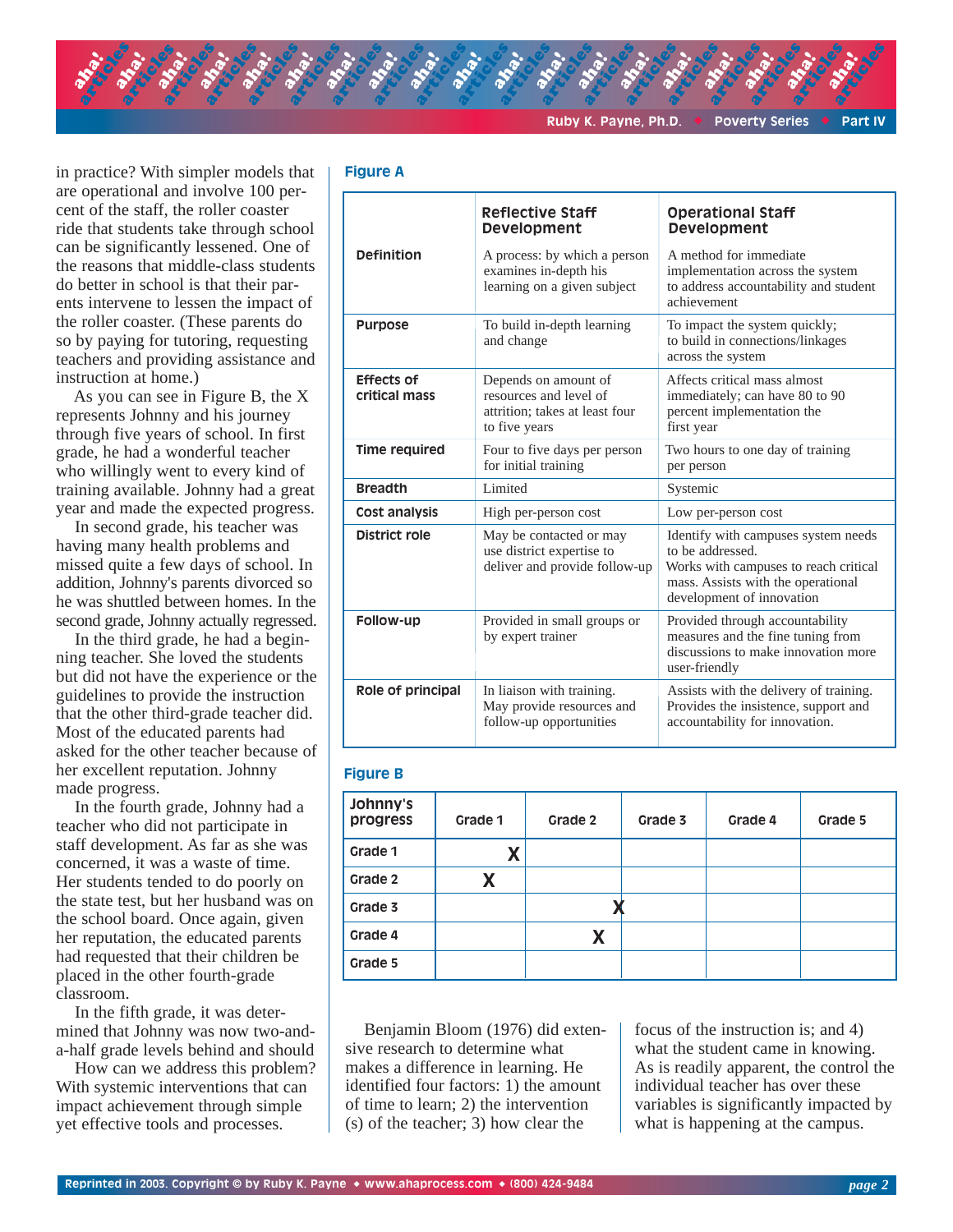

When these interventions are addressed at a campus level in a systematic way, more learning occurs.

Systemic interventions that can impact achievement are:

1. *Reasonable expectations.* This is a simpler model of curriculum mapping that addresses the focus of instruction and the amount of time.

2. *Growth assessments.* These are methods for identifying and assessing the growth a student makes on a regular basis.

3. *Benchmarks.* This is a simpler model of three to four indicators by grading period to show whether a student needs an immediate intervention. *It is absolutely crucial for firstgrade reading.* Honig (1995) states that a first-grader who is not in the primer by April of the first-grade year generally does not progress

beyond the third-grade reading level.

4. *Interventions for the student.* When students are identified through the growth assessments and benchmarks as making inadequate growth, immediate interventions are provided for the student, one of which is allowing more time during the school day.

What follows is a description and example for each of the above. *It is important to note that all of these are working documents of one or two pages so that they can constantly be reassessed.* It is analogous to having a road map: all of the details are not present. However, the lay of the land, the choices of the route and the final destination are clear.

#### **Reasonable expectations**

Reasonable expectations identify what is taught and the amount of

#### **Figure C**

#### **Simple Yet Effective Tools and Processes**

One of the first pieces of information that a principal and campus need to know is *what is actually being taught.* Here's a simple process to help find this out.

1. If you are on a six-weeks grading period, divide a paper into six equal pieces. If you are on a nine-weeks grading period, divide a paper into four equal pieces. Have each teacher for each subject area write the units or skills that they teach in each grading period. In other words, what do they usually manage to teach to that grade level in that subject area in that amount of time?

2. Have each grade level meet and discuss one subject area at a time. Do all the teachers at a grade level basically have the same expectations for that grade level in terms of content and skills? Have they come to a consensus about the expectation for that grade level?

3. Have the faculty as a group compare the grade levels one through five or six through eight or nine through 12. If Johnny was with the school for five years, what would he have the opportunity to learn? What would he not have had the opportunity to learn? Where are the holes in the opportunities to learn?

4. The faculty then uses this information to identify the strengths and weaknesses in the current educational program. Are some things repeated without benefit to achievement? Are some things not ever taught or so lightly brushed to not be of benefit? What is included that could be traded out for something that has a higher payoff in achievement?

5. When the discussion is over, the one-page sheets are revised and given to the appropriate teachers.

6. Twice a year, the principal meets with grade-level teams, and using these sheets, discusses the progress of the learning, adjustments that need to be made, etc. These become working documents, and because of their simplicity, they can be easily revised.

time devoted to it. This allows a campus to "data mine." i.e., determine the payoff between what actually gets taught, the amount of time given to it and the corresponding test results. For example, if two hours a day are spent on reading but only 15 minutes is devoted to students actually reading, the payoff will be less than if 45 minutes of that time is devoted to students actually reading.

Figure C is the process used. For each subject area, it requires about 30 to 60 minutes of individual time, one to two hours of grade-level time and three hours of total faculty time.

Figure D is an example from Runyan Elementary in Conroe, Texas. The principal is Nancy Harris.

#### **Growth assessments**

There are any number of growth assessments available. What makes something a growth assessment is that it identifies movement against a constant set of criteria. What makes a growth assessment different from a test is that the criteria do not change in a growth assessment. Rubrics are one way to measure and identify growth.

Figure E is an example of a reading rubric to measure student growth. It was developed by Sandra Duree, Karen Coffey and me in conjunction with the teachers of Goose Creek ISD. *Becoming a Nation of Readers* identified characteristics of skilled readers, so those characteristics were used to measure growth as a constant over five years. We identified what growth would look like over five years if a student were progressing as a skilled reader.

To develop a growth assessment, a very simple process can be used. Have the teachers in your building (who consistently get the highest achievement, understand the district curriculum and TAAS specs) develop the growth assessment. Keep in mind these guidelines: 1) the purpose is to identify the desired level of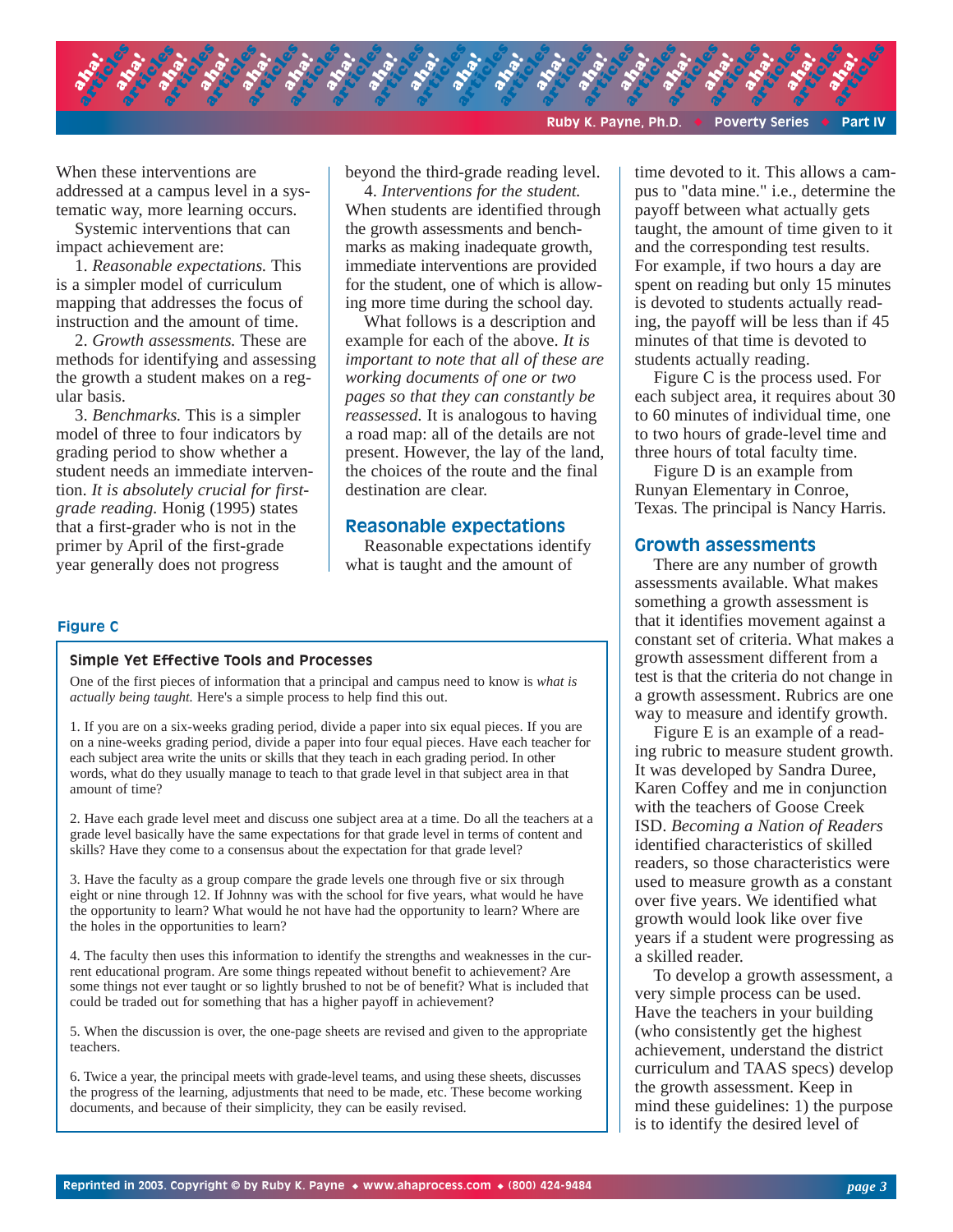

achievement. 2) the growth assessment needs to be simple and easily understood; and 3) student movement or growth toward the desired level of achievement needs to be clear.

These are the steps to creating a growth assessment:

1. Identify three to five criteria.

2. Set up a grid with numerical values. (One through four is usually enough.)

3. Identify what would be an excellent piece of work or demonstration. That becomes number four.

4. Work backwards. Next identify what would be a three and so on.

When the growth assessment is developed, it needs to go back to the faculty for feedback and refinement. When there is substantial agreement and 80 percent buy-in, the faculty needs to move forward with it.

**"Systemic interventions can identify areas where more time needs to be devoted and can address the effectiveness of both the whole and the component parts of the curriculum."**

#### **Benchmarks**

Figure F is one example. As you can see from the example, benchmarks are very simple. they identify the critical attributes that students must acquire each six weeks if they are to progress. If the student has not demonstrated these bench-

#### **Figure D**

| Second Grade Language Arts Curriculum<br>(70 percent fiction, 30 percent nonfiction)                                     |                                       |                                       |  |  |
|--------------------------------------------------------------------------------------------------------------------------|---------------------------------------|---------------------------------------|--|--|
| First six weeks                                                                                                          | Second six weeks                      | Third six weeks                       |  |  |
| Reading-60 minutes                                                                                                       | Reading-60 minutes                    | Spelling-60 words total               |  |  |
| DEAR-10 minutes                                                                                                          | CEAR-10 minutes                       | 10 words per week                     |  |  |
| Teacher reading to students                                                                                              | Teacher reading to students           |                                       |  |  |
| Reading workshop-50 minutes                                                                                              | Reading workshop-50 minutes           | Writing-45 minutes                    |  |  |
|                                                                                                                          |                                       | Five to seven steps in paragraph,     |  |  |
| Spelling-60 words total                                                                                                  | Spelling-60 words total               | sequential for how-to                 |  |  |
| 10 words per week                                                                                                        | 10 words per week                     | DOL-15 minutes                        |  |  |
|                                                                                                                          |                                       | Writing workshop-30 minutes           |  |  |
| Writing—45 minutes                                                                                                       | Writing-45 minutes                    |                                       |  |  |
| Personal narrative two to three                                                                                          | Six to seven lines on same            | Vocabulary (integrated)-5 words       |  |  |
| sentences same subject                                                                                                   | subject for how-to                    | per week                              |  |  |
| DOL-15 minutes                                                                                                           | DOL—15 minutes                        |                                       |  |  |
|                                                                                                                          |                                       |                                       |  |  |
| Writing workshop-30 minutes                                                                                              | Writing workshop-30 minutes           | Skills-20 minutes                     |  |  |
|                                                                                                                          |                                       | Main idea                             |  |  |
| Vocabulary (integrated)—5 words                                                                                          | Vocabulary (integrated)-5 words       | Prefix, suffix                        |  |  |
| per week                                                                                                                 | per week                              | Context clues                         |  |  |
|                                                                                                                          |                                       | Synonyms, antonyms, homo-             |  |  |
| Skills—20 minutes                                                                                                        | Skills-20 minutes                     | phones, homonym                       |  |  |
| Choosing a just right book                                                                                               | Setting                               | Comprehension                         |  |  |
| Characters                                                                                                               | Beginning, Middle, End of Story       | Compound words                        |  |  |
| Predicting                                                                                                               | Parts of speech; noun, verb           | Contractions                          |  |  |
| Distinguishing between fiction                                                                                           | Sequential order                      |                                       |  |  |
| and nonfiction                                                                                                           | Comprehension                         |                                       |  |  |
|                                                                                                                          | Compound words                        |                                       |  |  |
|                                                                                                                          | Contractions                          |                                       |  |  |
|                                                                                                                          |                                       |                                       |  |  |
| Fourth six weeks                                                                                                         | <b>Fifth six weeks</b>                | Sixth six weeks                       |  |  |
|                                                                                                                          |                                       |                                       |  |  |
|                                                                                                                          | Reading-60 minutes<br>DEAR-15 minutes | Reading-60 minutes<br>DEAR-15 minutes |  |  |
| Reading-60 minutes<br>DEAR-15 minutes                                                                                    |                                       |                                       |  |  |
| Teacher reading to students                                                                                              | Teacher reading to students           | Teacher reading to students           |  |  |
|                                                                                                                          | Reading workshop-45 minutes           | Reading workshop-45 minutes           |  |  |
|                                                                                                                          |                                       |                                       |  |  |
| total                                                                                                                    | Spelling—15 minutes—60 words<br>total | Spelling—15 minutes—60 words<br>total |  |  |
| Reading workshop-45 minutes<br>Spelling—15 minutes—60 words                                                              |                                       |                                       |  |  |
|                                                                                                                          | 10 words per week                     | 10 words per week                     |  |  |
|                                                                                                                          | ABC order to third letter             | ABC order to third letter             |  |  |
|                                                                                                                          |                                       |                                       |  |  |
|                                                                                                                          | Writing-45 minutes                    | Writing-45 minutes                    |  |  |
|                                                                                                                          | Descriptive writing-7 sentences       | Summary                               |  |  |
| 10 words per week<br>ABC order to second letter<br>Writing—45 minutes<br>How-to five to seven steps in<br>paragraph form | Compare/contrast                      | Compare/contrast                      |  |  |
|                                                                                                                          | DOL-15 minutes TAAS form              | DOL-15 minutes TAAS form              |  |  |
|                                                                                                                          | Writing workshop-30 minutes           | Writing workshop-30 minutes           |  |  |
| DOL-15 minutes TAAS form<br>Writing workshop-30 minutes<br>Vocabulary (integrated)-5 words                               | Vocabulary (integrated)-5 words       | Vocabulary (integrated)-5 words       |  |  |
| per week                                                                                                                 | per week                              | per week                              |  |  |
|                                                                                                                          |                                       |                                       |  |  |
| Skills-20 minutes                                                                                                        | Skills-20 minutes                     | Skills-20 minutes                     |  |  |
|                                                                                                                          | Main idea distinguished from          | Recognize propaganda and point        |  |  |
|                                                                                                                          | details                               | of view                               |  |  |
|                                                                                                                          | Fact/opinion                          | Comprehension                         |  |  |
|                                                                                                                          | Cause/effect                          | Possessives                           |  |  |
|                                                                                                                          | Comprehension                         | Compound words                        |  |  |
| Quotes<br>Draw conclusions<br>Main inferences<br>Adjectives/adverbs<br>Comprehension<br>Possessives                      | Possessives                           | Contractions                          |  |  |
|                                                                                                                          |                                       |                                       |  |  |
| Compound words<br>Contractions                                                                                           | Compound words<br>Contractions        |                                       |  |  |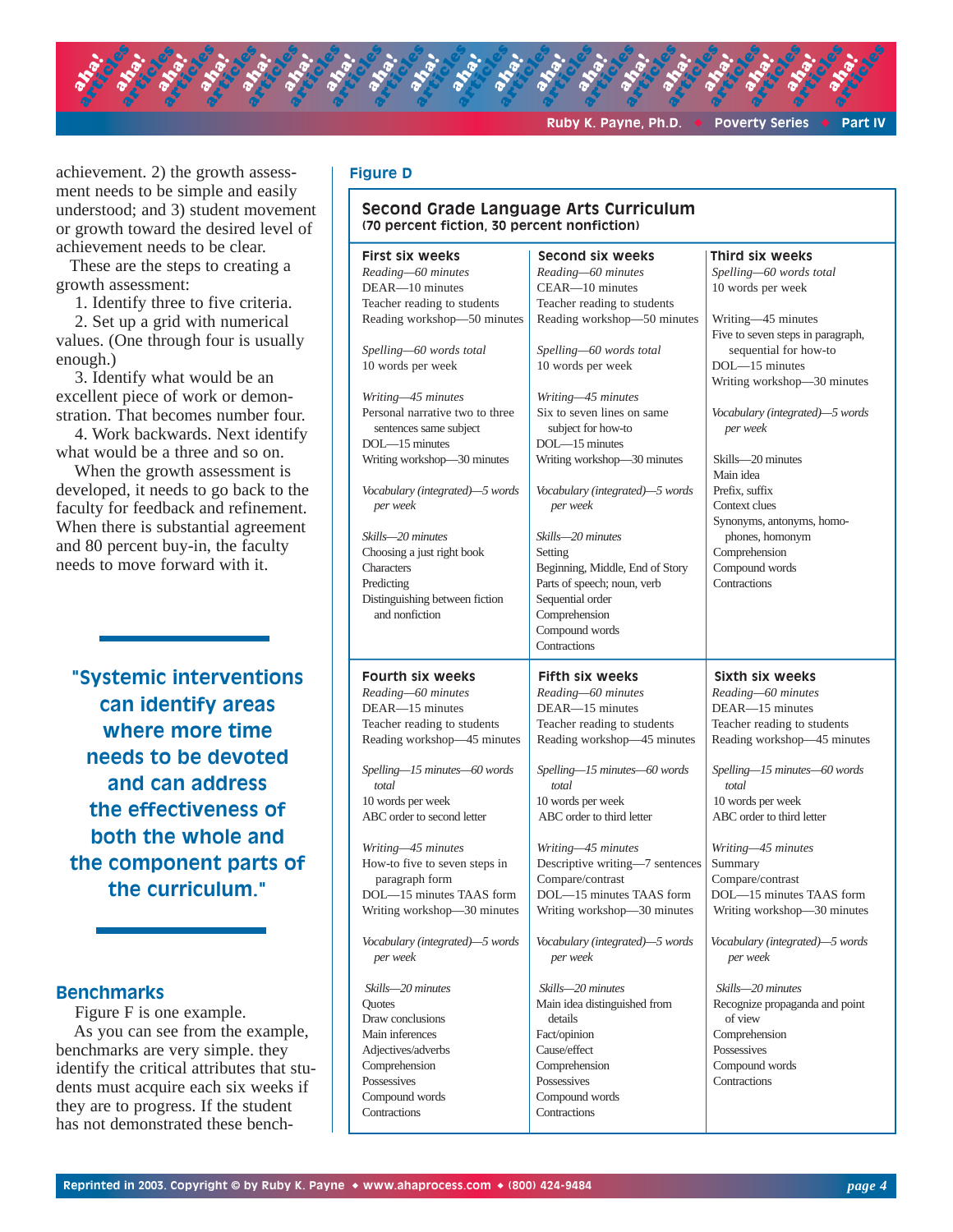

#### **Figure E**

|                  |                                                                |                                                                   |                                                                                                                                                                                                                                | School Year: ___________________                                         |  |
|------------------|----------------------------------------------------------------|-------------------------------------------------------------------|--------------------------------------------------------------------------------------------------------------------------------------------------------------------------------------------------------------------------------|--------------------------------------------------------------------------|--|
|                  |                                                                |                                                                   | Grade: will be a series of the contract of the contract of the contract of the contract of the contract of the contract of the contract of the contract of the contract of the contract of the contract of the contract of the |                                                                          |  |
|                  | <b>Beginning</b>                                               | <b>Developing</b>                                                 | Capable                                                                                                                                                                                                                        | Expert                                                                   |  |
| <b>Fluency</b>   | Decodes words<br>haltingly                                     | Decodes sentences<br>haltingly                                    | Knows vowel teams<br>(ea, ee, oa, etc.)                                                                                                                                                                                        | Decodes polysyllabic<br>words                                            |  |
|                  | Misses key<br>sounds                                           | Knows conditions for<br>long vowels                               | Identifies common<br>Spelling patterns                                                                                                                                                                                         | Decodes words in<br>context of paragraphs                                |  |
|                  | Identifies most<br>letter sounds                               | Identifies blends<br>and consonants                               | Uses word attack skills<br>to identify new words<br>in the sections                                                                                                                                                            | Decodes words accurately<br>and automatically                            |  |
|                  | Identifies short<br>vowels                                     | Decodes diagraphs and<br>"r" control vowels<br>(or, ar, er, etc.) | Reads sentences in a<br>meaningful sequence                                                                                                                                                                                    | Reads paragraphs in a<br>meaningful sequence                             |  |
|                  | Says/recognizes<br>individual words                            | Reads at rate that doesn't<br>interfere with meaning              | Reads with expression                                                                                                                                                                                                          | Reads with expression,<br>fluency, appropriate tone<br>and pronunciation |  |
| Constructive     | Predictions are<br>incomplete, partial<br>and unrelated        | Predicts what might<br>happen next                                | Predicts story based<br>upon pictures and<br>other clues                                                                                                                                                                       | Can predict possible<br>endings to story with<br>some accuracy           |  |
|                  | Predictions indicate<br>no or inappropriate<br>prior knowledge | Makes minimal links<br>to personal experience/<br>prior knowledge | Relates story to<br>personal experience/<br>prior knowledge                                                                                                                                                                    | Can compare/contrast<br>story with personal<br>experience                |  |
| <b>Motivated</b> | Does not read<br>independently                                 | Reads when parent or<br>teacher requests                          | Will read for a<br>specific purpose                                                                                                                                                                                            | Initiates reading on own                                                 |  |
|                  | Concentrates on<br>decoding                                    | Eager to use the<br>acquired skills (words<br>and phrases)        | Uses new skills<br>frequently in self-<br>selected reading                                                                                                                                                                     | Reads for<br>pleasure                                                    |  |
| <b>Strategic</b> | Does not self-<br>correct                                      | Recognizes mistakes<br>but has difficulty in<br>self-correcting   | Has strategies for<br>self-correction<br>(reread, read ahead,<br>ask a question, etc.)                                                                                                                                         | Analyzes self-correction<br>strategies for the best<br>strategy          |  |
|                  | Uncertain as to<br>how parts of a<br>story fit together        | Can identify characters<br>and setting in a story                 | Can identify characters,<br>setting and events of<br>a story                                                                                                                                                                   | Can talk about story<br>in terms of problem<br>and/or goal               |  |
| <b>Process</b>   | Cannot tell what<br>has been read                              | Does not sort important<br>from unimportant                       | What is important and<br>unimportant can be<br>determined with<br>assistance                                                                                                                                                   | Organizes reading by<br>sorting important<br>from unimportant            |  |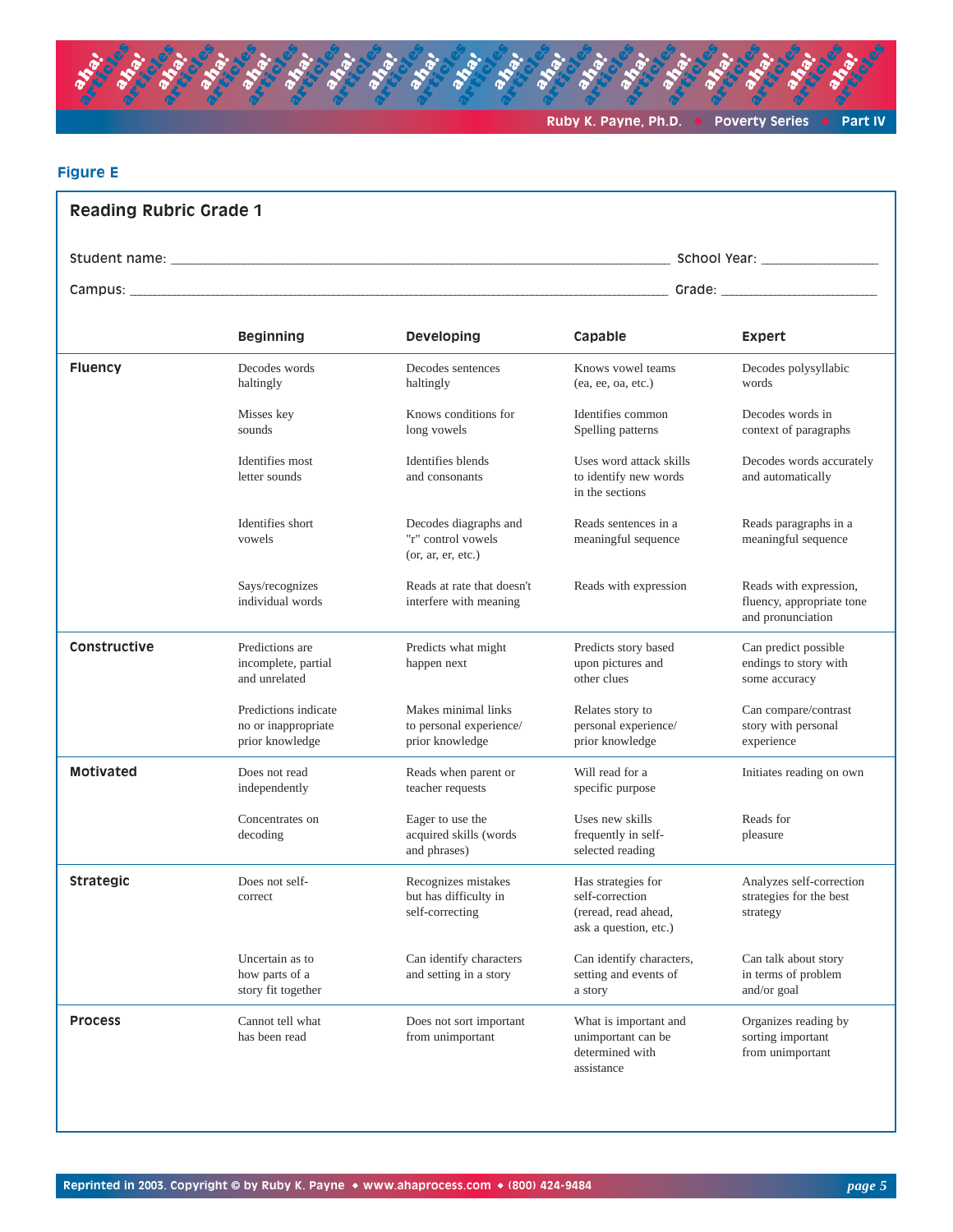

marks, then immediate additional interventions must begin.

How does one get benchmarks? Once again, identify the experienced educators who always have high student achievement. Ask them how they know a student will have trouble. They already know the criteria. And by putting it in writing and having a common understanding, teachers, particularly those who are new to teaching or who are not as experienced, can more readily make interventions and address student progress. It then needs to go back to the grade level for their feedback and changes.

#### **Interventions for Students**

The issue here is that the intervention be timely and occur at a classroom and a campus level (see Figure G). One other point is simply that for optimal learning, the student needs to stay with the regular instruction, in as much as possible, to have the opportunity to learn what the other students are learning. Additional time for learning must be found (for example, using social studies time to teach nonfiction reading).

#### **Conclusion**

What these systemic interventions allow a campus to do is to address the four variables in learning: 1) the amount of time to learn; 2) the intervention(s) of the teacher; 3) how clear the focus of the instruction is; and 4) what the student came in knowing.

It allows the faculty to address the amount of time, the interventions, the clarity of the instructional focus, and what the student had the opportunity to come in knowing. Right now, because of the depth and breadth of most curriculum guides, it is difficult to know that the students actually had the opportunity to learn. By having these systemic items in place, the faculty discussion can truly be data driven; it allows the faculty to talk

about student achievement in relationship to the total curriculum.

The discussion can focus on program strengths and weaknesses. It can identify areas where more time needs to be devoted and can address the effectiveness of both the whole and the component parts of the curriculum. It allows a faculty to determine staff development that will address student needs, and it provides one more tool for analyzing TAAS data.

#### **Figure F**

#### **Benchmarks for fourth-grade language arts**

If a student cannot do the following, then immediate interventions need to be used.

*First six weeks*

- Edit fragments and run-ons in own writing
- Identify and define figurative and literal meaning
- Write an elaborated, organized descriptive paper
- Be able to choose just right books

#### *Second six weeks*

- Identify story structure orally and in written form
- Write an organized, elaborated expressive narrative
- Identify correct subject/verb agreement and use in everyday writing

#### *Third six weeks*

- Read a passage and use context clues to decode unknown words
- Read a passage and recall facts and details orally and in writing
- Read a story or paragraph and sequence major events
- Write an organized, elaborated how-to

#### *Fourth six weeks*

- Read a passage and identify main idea, orally and in written summary
- Read a passage and paraphrase orally and in writing
- Write an organized, elaborated classificatory paper
- Read a passage and identify the best summary
- Write a three to four sentence paragraph

#### *Fifth six weeks*

- Use graphic sources to answer questions
- Read passage and predict outcomes and draw conclusions
- Distinguish between fact and nonfact; between stated and nonstated opinion
- After reading a passage, be able to tell cause of an event or effect of an action
- Write an organized, elaborative persuasive paper

#### *Sixth six weeks*

- Write an assessment of chosen portfolio pieces
- Assemble/share a reading and writing portfolio